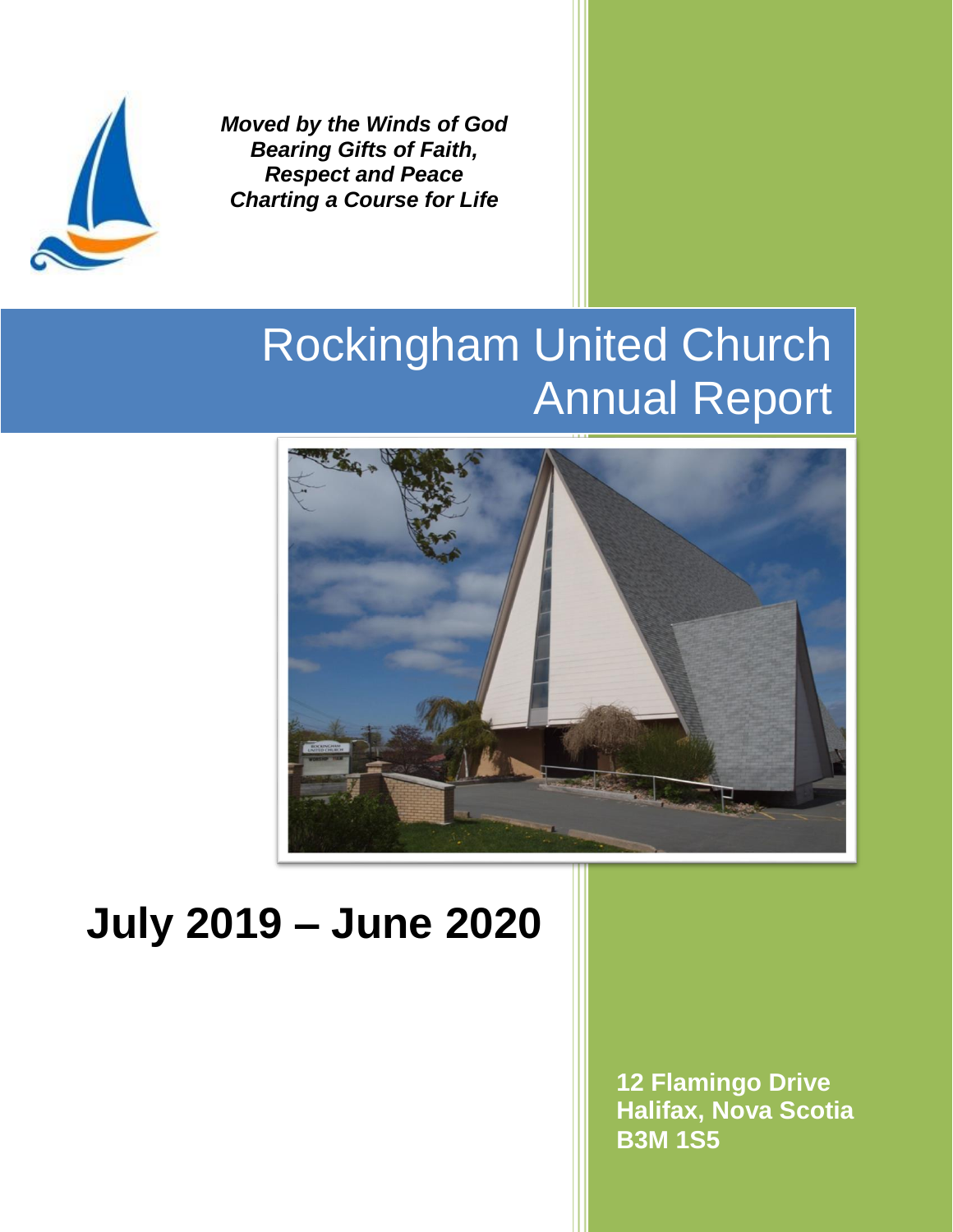| <b>Table of Contents</b>                              |       |
|-------------------------------------------------------|-------|
| <b>MINISTER'S REPORT</b>                              | 3     |
| <b>COUNCIL REPORT</b>                                 | 3     |
| <b>BOARD OF TRUSTEES</b>                              | 4     |
| <b>COMMITTEES</b>                                     | 5     |
| <b>BUILDING AND PROPERTY</b>                          | 5     |
| <b>Technology Sub-Committee</b>                       | $\,6$ |
| CHRISTIAN DEVELOPMENT AND EDUCATION                   | 8     |
| Nursery and Sunday School Programs                    | 8     |
| <b>Youth Group</b>                                    | 8     |
| <b>Adult Education</b>                                | 9     |
| <b>MEMBERSHIP RELATIONS</b>                           | 10    |
| <b>MINISTRY AND PERSONNEL</b>                         | 11    |
| <b>OUTREACH AND REFUGEE COMMITTEE</b>                 | 11    |
| <b>PASTORAL CARE</b>                                  | 13    |
| <b>STEWARDSHIP</b>                                    | 13    |
| <b>WORSHIP</b>                                        | 14    |
| <b>GROUPS</b>                                         | 16    |
| <b>CHOIRS</b>                                         | 16    |
| <b>Youth Choir</b>                                    | 16    |
| Senior Choir                                          | 17    |
| Men's Choir                                           | 17    |
| <b>UNITED CHURCH WOMEN (Women's Ministry Network)</b> | 17    |
| <b>UCW Financial Reports</b>                          | 19    |
| <b>MEN'S GROUP</b>                                    | 20    |

Men's Group Financial Report 22<br>Many 22 September 2001 23 September 23 September 23 September 23 September 23 September 23 September 23 Septem<br>23 September 23 September 23 September 23 September 23 September 23 September 2

RUC's Website 23 Social Media 24 *CO-OP PLAYGROUP 24* **STATISTICS 24**

*WEBSITE – SOCIAL MEDIA 23*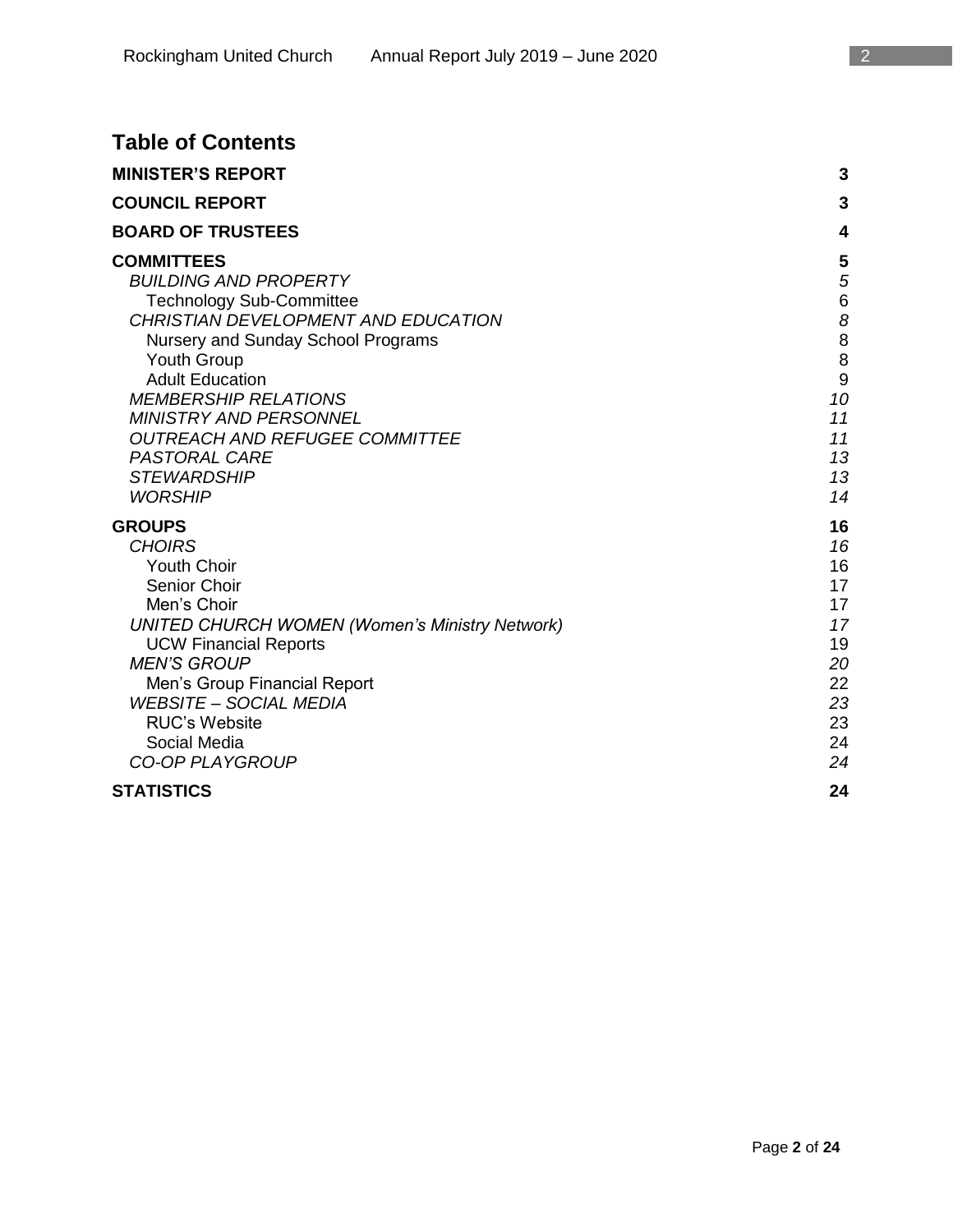## **MINISTER'S REPORT**

This has been one strange year for Rockingham and for the world. I have been with you for 8 months now, and am pleased to call Rockingham home. You have all made it so easy to fit into the church community. Thank you all! I have especially loved working with the team. Kathy, Wendy and Sylvia are all such gifted co-workers with such great ideas.

12 months ago Diane Tingley wrote a lovely report on all of the gifts she saw in our church, and I would add a huge AMEN to all of them. I want to add another one. Here, I also see people who are so incredibly resilient in the face of endless storms, and then this lockdown. Thank you so much for your patience as we learn new ways of being a church while flying by the seat of our pants. Thank you for the calls many of you have made to people in the church who might have fallen between the cracks, or to people who have drifted away from us but are still in our hearts. Thank you for finding ways to continue to be the church while our building is closed.

My friends, our church has lost both givings and rental income. This is going to be a difficult year. We don't know how deep the emotional and spiritual impact of Covid-19 will be on our community either. I would ask each of you to please hold the church community as well as our interfaith and social outreach partners in prayer. We are going to need to draw on all those gifts and skills that this church been nurturing over the years to maintain our community of faith well, and later to rebuild ourselves and to be part of the recovery of the community around us.

We are the church. We are people who love God, who love one another, and who have always stepped up to be a strong community. Hold onto your faith, my friends. We are loved by God and nothing will ever change that.

#### **Rev. Sarah Reaburn**

## **COUNCIL REPORT**

*Ministry: Rev. Sarah Reaburn; Chair: Joanne Perry; Chair Designate: Dianna Prest; Secretary: Nancy Lowery; Treasurer: Helen Doane; Trustees: Gary Wilson; Building & Property: Colleen Rollings; Christian Development & Education: Wendy Bona; Membership Relations: Mary Lou Evans Isaacs; Ministry & Personnel: Gaye Wishart; Outreach: Terri Billard; Pastoral Care: Eleanor King; Stewardship: Sandra Taweel; United Church Women: Sharon Ernst; Worship: Heather McLearn; Region 15 Reps.: John McLearn, Brenda Munro*

While contemplating the very different world that we now find ourselves in and thinking about how to compose this report, I found a Bible quote from Deuteronomy (31:8) that is as relevant to us today as it was when it was written: '*The Lord himself goes before you and will be with you; he will never leave you nor forsake you. Do not be afraid; do not be discouraged.'* Through every trial we face in the coming months and years, we can take comfort from our belief that God walks alongside us all.

The beginning of September 2019 was a very special time for RUC as we welcomed our new Minister, Rev. Sarah Reaburn, into our church and our lives. The first milestone event of the new church year was Rev. Sarah's Covenanting Service in October, which formalized her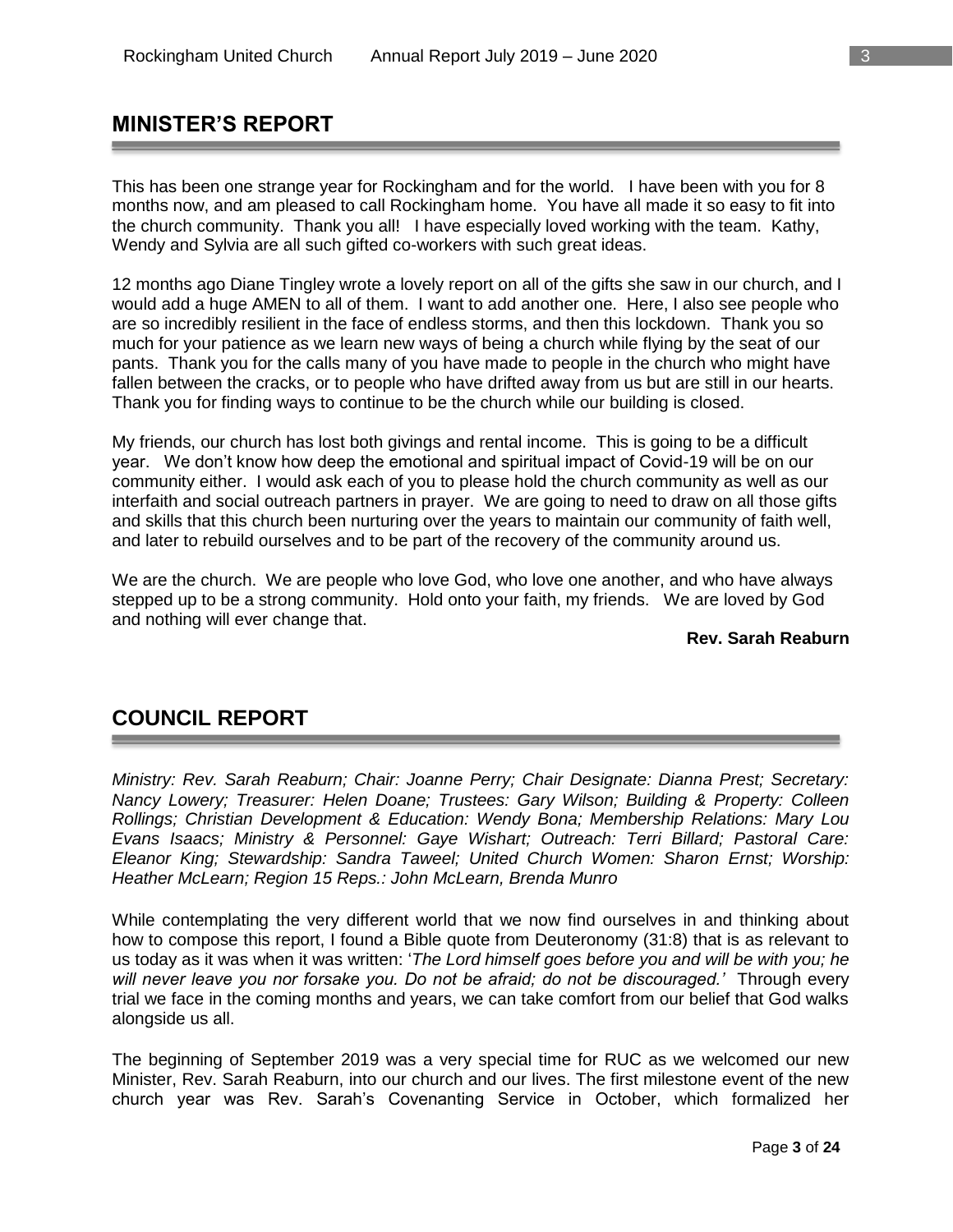appointment and affirmed the ministerial relationship between Rockingham United Church, Region 15 and the United Church of Canada.

With the commitment, dedication and hard work of all of our staff, committees and members of the congregation, we were able to enjoy wonderful choir concerts and youth events, delicious barbecues and lunches, shared gatherings and worship opportunities and Christmas season celebrations with its special services and receptions. I also want to recognize again the commitment of our Building and Property Committee who, under the leadership of Colleen Rollings, ensured that we had a new church roof and new lighting in the Sanctuary. You will find more details and information about the work of all of our amazing committees and groups and I encourage you to take time to read about their accomplishments.

We entered 2020 with resolve and optimism and held several events at the church during the first two months of this new decade, including a variety show, soup luncheon and our annual pancake supper and bake sale. Council also held a retreat in February to consider short and long-term goals and our way forward. However, when March arrived our church lives and our personal lives were turned completely upside down as we were forced to adjust to and live alongside a worldwide pandemic. Yet our staff, leaders and volunteers have never faltered in their efforts to keep our church family present and hopeful as we adapt to worshiping from home while being connected through technology. We are truly blessed as we remain together in faith and move forward together in spirit!

Finally, I hope and pray that even though many of us are unable to work at this time because we have been laid off or have lost jobs or own businesses that have been forced to close, that we are still able to hold in our hearts and minds the very real plight of the marginalized, the hungry and the needy in our province, country and the world. These people are now struggling more than ever to survive, and they depend on our prayers, our help and our compassion. Much hard work, along with difficult decisions, will follow of course as we re-focus and look for ways to help ourselves and our church to get back to whatever our 'new normal' is going to be. But with God in our corner, and each and every one of us continuing to serve with loving hearts and willing hands, I know that we will succeed.

#### **Respectfully submitted, Joanne Perry, Chair**

## **BOARD OF TRUSTEES**

*The members of the Board of Trustees consisted of the following with the terms of office dates. Each term is five years. Santosh Lall (second term expires June 2023) recording secretary Gary Wilson (second term expires June 2023) chairperson Donna Richards (second term expires June 2023) Janet Mosher and (second term expires June 2023) Rick Lowery (first term expires April 2021) Doug Chaytor (first term expires October 2021) Craig Sutherland (first term expires June 2024)*

There were no changes to the membership of the Board of Trustees. The Board of Trustees (BOT) held three meetings during the last 12 months. The BOT continued to follow the checklist outlined in the United Church Trustees Handbook of Accountabilities (2013), particularly checklist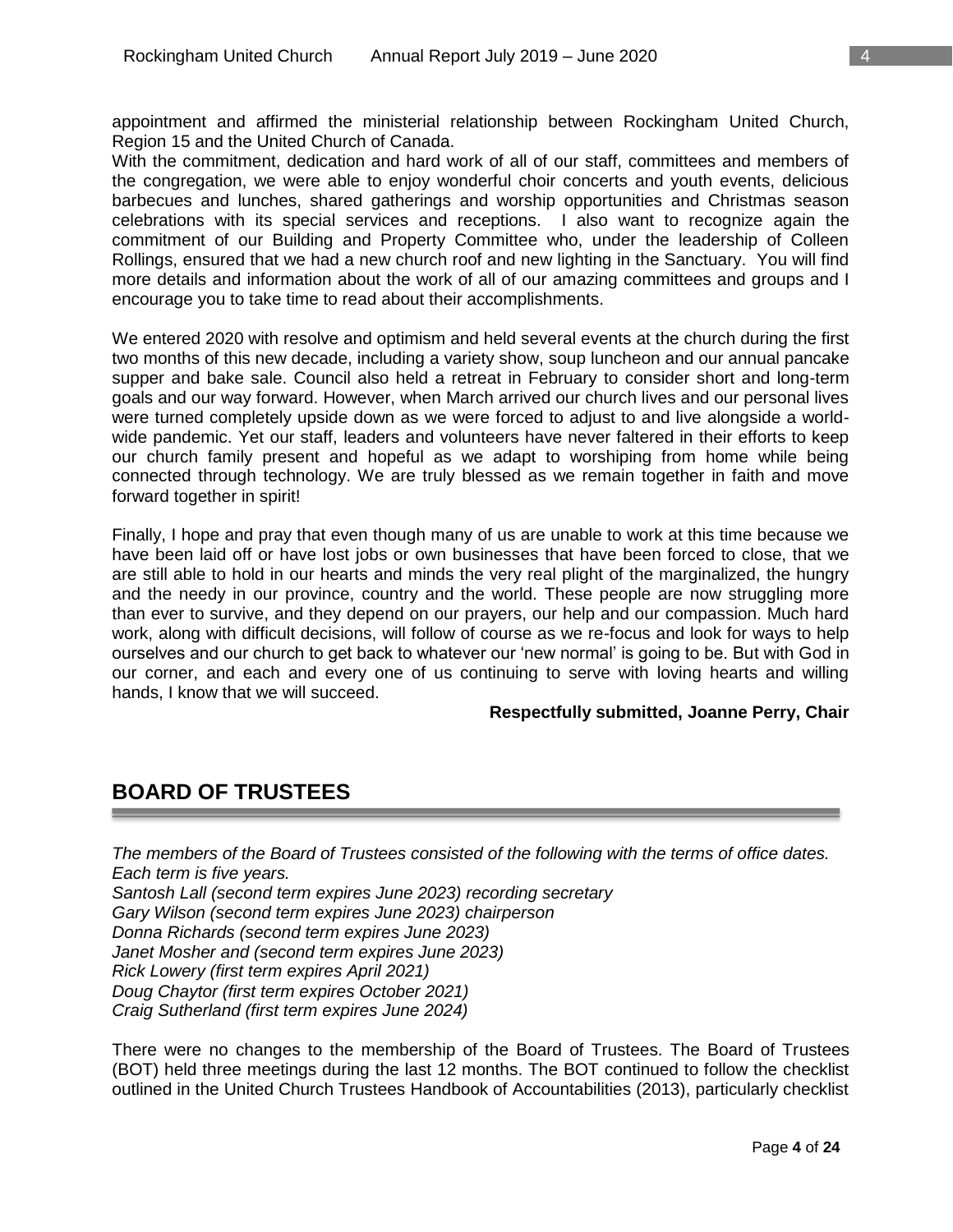items that are relevant to Rockingham United Church (RUC) such as insurance, trusts and property.

A separate meeting was held with Colleen Rollings (Chair of Building and Property) to discuss proposed solar options for the church. It was also pointed out that Craig Sutherland might have a conflict for further discussions so David Martin was asked to provide Financial Committee input in place of Craig, when needed. The decisions are ongoing and ultimately the congregation's decision.

In January, the Trustees received information regarding the formation of the Clayton Park Business Association as we are listed with the city as a business. The formation was felt to not really benefit Rockingham United Church and would bring added costs to the church. The Trustees did not vote in favour of the formation and the results are pending. If the vote is in favour, the church will face an additional expense, as there is no opting out if the majority of businesses vote in favour of the proposal.

Our last meeting was by email, due to home isolation as a result of the Covid-19 pandemic. Discussions were around the options of the church to access government funding as the facility has been forced to close due to the pandemic. There were funds available to offset some salary expenses.

The Trustees would like to thank Sylvia Thorne (our church office administrator) for her great help in dealing with the government programs during the time the church has been closed.

#### **Respectfully submitted, Gary Wilson**

## **COMMITTEES**

## **BUILDING AND PROPERTY**

*Committee Members: Chair - Colleen Rollings, Garner Hill, John Sutherland, Mark Thornton, Sandy Munro, Doug Redden, Paul Gorman, Chris Bona, Katherine MacLeod Brown*

The Building & Property Committee is pleased to report on another busy year keeping our facility in good working order. We continue to see an increased usage and inquiries for usage as a desirable location with a very functional hall, commercial kitchen, ample parking and public WiFi. Our committee members have been dedicated to the task of responding to maintenance repairs as identified throughout the building.

The focus for the fall was installing new lighting for the sanctuary. The lighting electrical wires were located just below the roof sheathing and were damaged during the roof installation. The insurance claim covered a majority of this cost and track lighting was installed and operational early in December. The upper lights will remain in place to be removed or replaced in coordination with other work that may be considered in the sanctuary in the future.

The focus this winter was the pursuit of a vendor to install solar panels on the south roof of the building. We were successful in our application to the Solar for Community Buildings Program. RUC is eligible for a 20 year Power Purchase Agreement (PPA) with NSPI for up to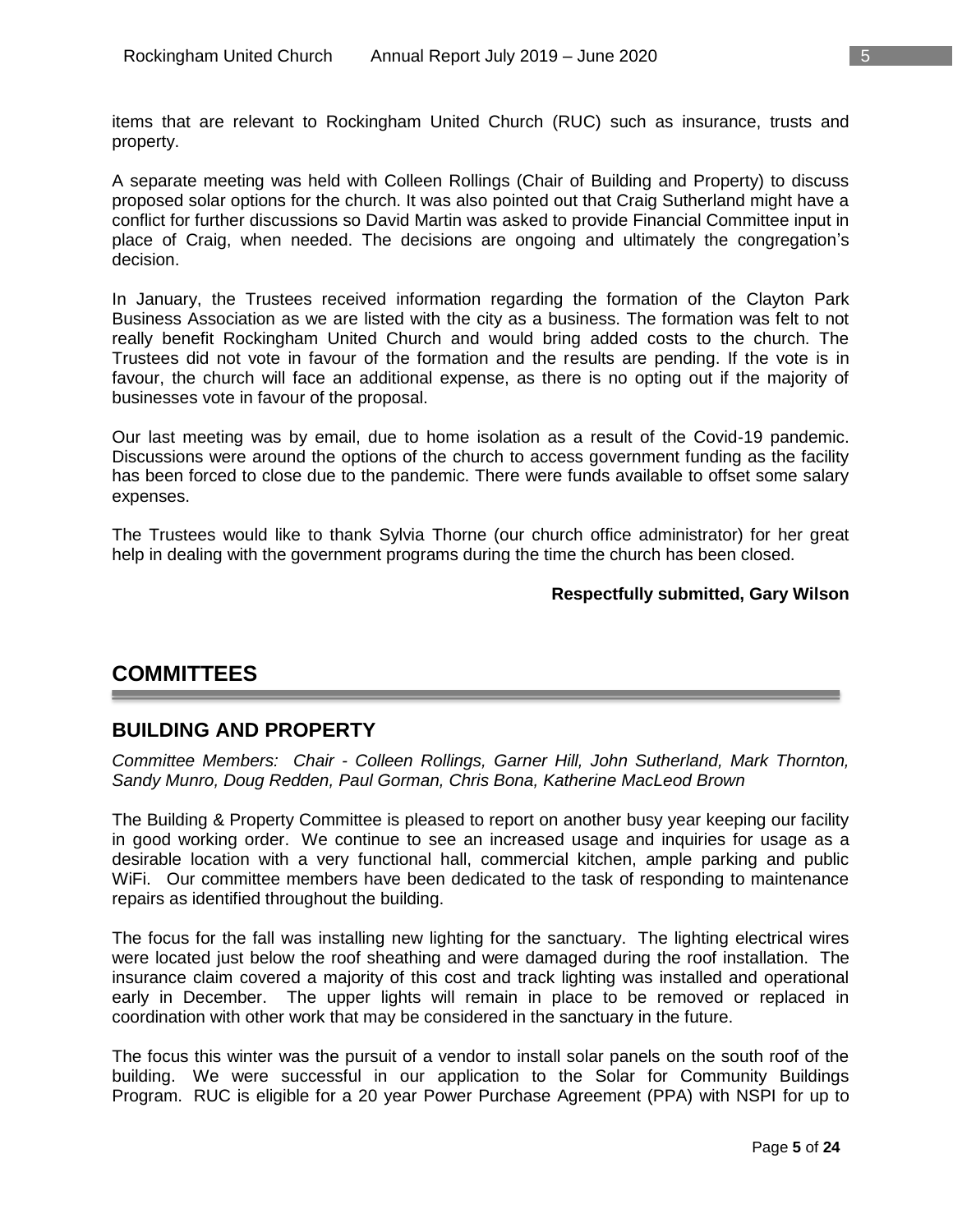75kW system. The solar array has the ability to generate approximately \$20,000 in revenue each year. Discussions are currently underway to award to a vendor selected from the four applicants that responded to the Request for Proposal (RFP). The cost of the system is currently estimated as approximately \$200,000 with a significant portion of the project to be funded through grants and existing RUC funds.

The other focus this winter was the pursuit of a plan in the event that the heating system requires replacement. The motor required replacement in January 2020. There remains over \$46,000 in the Capital Roof Campaign fund which included contingency for the heating system. A group of final year Dalhousie Engineering Students took on the challenge of designing options to reduce the current operating costs that exceed \$20,000 for fuel oil. The students looked at options to replace the boiler, install heat pumps, replace the water heater and increase insulation. The students provided their Capstone design report in April. Their recommendations are currently being considered by B&P and the Trustees for timing and scope. Programmable thermostats were installed in the sanctuary and choir loft to reduce heating costs for these areas and to address a gap created by the discontinuation of the janitor role for turning up the heat for Sunday Service.

The B&P committee also works with Sylvia to coordinate the rental agreements for the facility. Tennis Time continues to have a growing base of tennis lessons and have increased their hours of usage. Tennis Time also partnered with the immigrant society to offer free lessons and equipment to new Canadians at our facility. We are pleased to announce that we have an agreement in principle for a one-year lease with our primary tenant, Atlantic Montessori School. This revenue remains important to the church income and the current lease expires on August 31, 2020.

The contract cleaning service that was implemented to replace the former part time staff janitor role has been successful under Sylvia Thorne's direction. Automated sensor lights were installed near the washrooms to ensure we have safe lighting in place to access our washrooms.

The Building Fund remains in good shape with the reimbursement of the sanctuary lighting from insurance, the fund remains over \$50,000.

#### **Respectfully submitted, Colleen Rollings, P.Eng.**

#### **Technology Sub-Committee**

**The Committee's Mission:** The Technology Sub-Committee of Rockingham United Church will seek to adhere to our church's mission to worship God, share Christ's teachings, welcome all with love, reach out, work for social justice and to care for God's creation. (Paraphrased)

This will be done by promoting the use of technology to assist the operations of the church office, provide technological tools for our minister, council and all volunteers which will assist them to communicate with members/adherents, the wider church community and to reach out to the community around us. The committee will support technology in the sanctuary to enhance the worship experience; will support and enhance our church web page and expand the use of social media.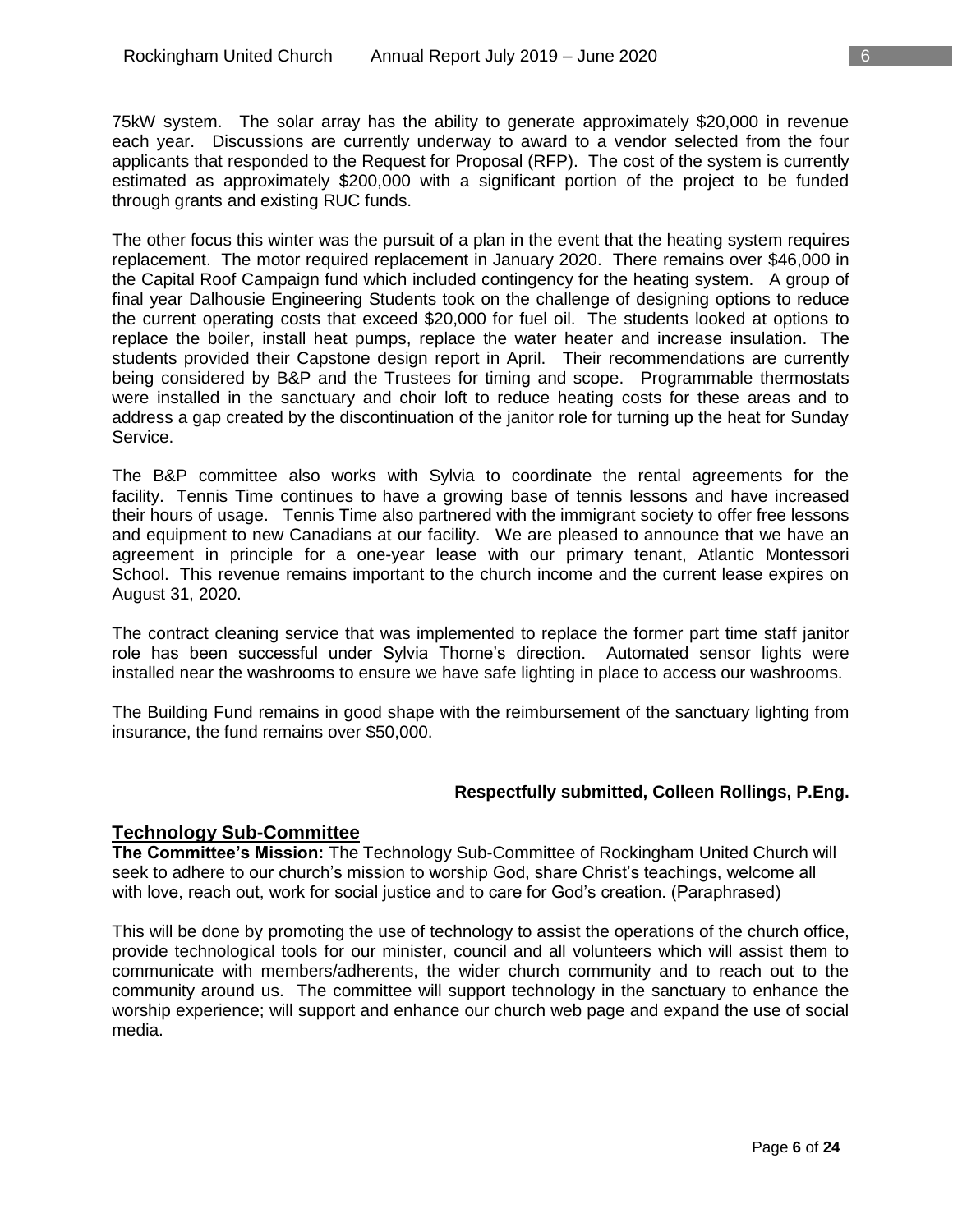- We continue to oversee the technology piece in regular Sunday worship, weddings, concerts and funerals. Bill Dodsworth maintains the schedule of the volunteers that look after audio and projection each Sunday.
- Provide support for the church office on technical matters
- Oversee the expansion of technology throughout the church

In the fall of 2019, a meeting was called by Rev Sarah Raeburn, our new Minister. The meeting was to discuss procedures that needed to be followed each week to coordinate the technology piece for Sunday Worship. The meeting was attended by key players and included Sylvia Thorne, our Church Office Administrator. It was agreed that every effort would be made to get the weekly bulletin and announcements to Bill Dodsworth for the creation of Sunday's PowerPoint presentations which includes the insertion of the words for the hymns, the webmaster for insertion on the church's website and Dianna Prest for insertion in the church's Facebook page by Thursday afternoon of each week.

The learning curve for operators of the new, digital sound board has proven to be greater than expected. A workflow document was created and a training session with all who have committed to look after sound in the sanctuary was held. The document was written by Geoff Doane and the session was conducted by Geoff.

With the arrival of COVID-19 a quick decision was made to livestream worship using Facebook. Rockingham partnered with Fairview United in this project. Due to the need to social distance the work on this project was limited to as few people as possible. I thank Rev Sarah, Rev Angela MacLean of Fairview, Kathy Stone, RUC (music), Geoff Doane, RUC (sound), Dianna Prest, RUC (video), Maureen McGee, FUC (music) and Laurel Walker, FUC (tech support) for stepping up to the plate and bringing worship into our homes. Our copyright license was upgraded by Sylvia to cover us for livestreaming. We had as many of 100+ online at any one time during the services, with the greatest number on Easter Sunday for Communion!

While we have talked of livestreaming for a few years now at Rockingham United, this experience has now generated a strong interest in continuing this beyond the pandemic. A lot of the technical aspect is now in place and will need to be tweaked to handle this outreach. More people will be needed to provide a professional live streaming product for each Sunday service.

With the expiry of Microsoft software support for Windows 7 this spring, it was necessary to consider what to be done with the computer in the church office. We discovered that the Windows 10 free upgrade that had been offered earlier was still available and just before the office was closed due to COVID-19, Sylvia went ahead and updated the computer from Windows 7 Professional to Windows 10 Professional. The next step will be to upgrade Microsoft Office when things get back to normal.

I thank the committee members for their continued involvement in this committee:

- Geoff Doane Sound Specialist
- Don Hailstone Networking, wired & wireless
- Shawn Silver  **Server, Cloud Computing & Computer Maintenance**

#### **Respectfully Submitted, Rodger Middleton, Chair**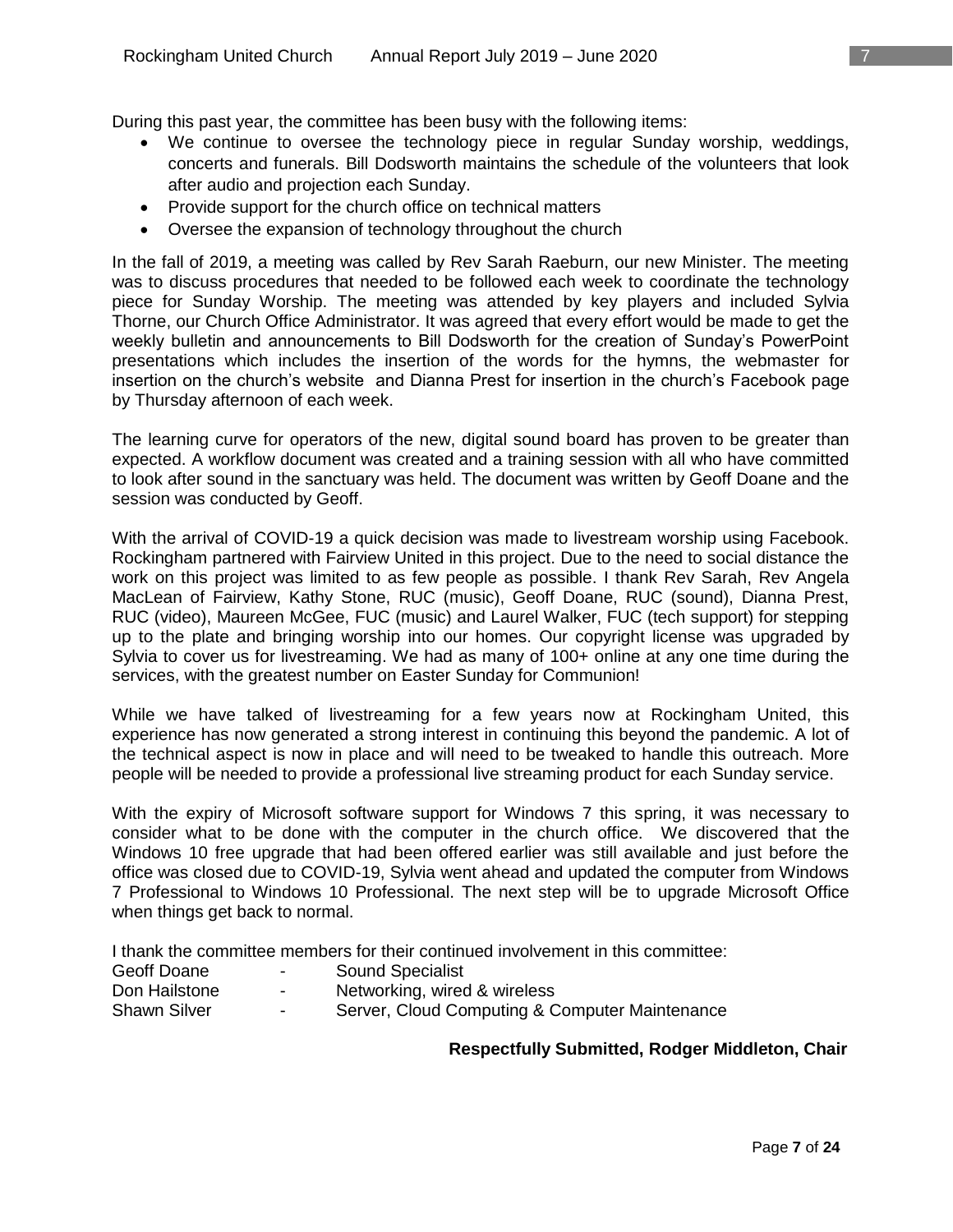## **CHRISTIAN DEVELOPMENT AND EDUCATION**

*Members: Wendy Bona – Chairperson, Wendy Hawley – Staff, Rachel Sutherland, Claude Isaacs, Sharon Ernst*

#### **Nursery and Sunday School Programs**

The Sunday School had a great year with a great, energetic group of kids. We have 35 children registered for Sunday School and most regularly attend Sunday School. Through the Fall we were working through the book of Luke. Our Christmas pageant, 'Live in Bethlehem', was very successful. The children and congregation seemed to really enjoy it. The pageant takes a lot of time and effort and we begin preparing right after Thanksgiving.

In the Fall the Sunday School moved out of the shared office with the Montessori School. We now use the shelves outside the Sunrise room and the old church library cupboard. It took a lot of work and was a big adjustment but is working out well now.

Our Church had a rough 2020 year so far. Between snow storms and Covid-19 we have missed a lot of regular church services. During the winter children were learning about Jesus' teachings in the book of Matthew. Now that there are no regular in-church services I have been sending out *At Home Sunday School* lessons each week. These lessons have a scripture reading, discussion questions about the reading, and related activities for Rockingham families. These have been working very well and I have had a lot of positive feedback. I will continue to do these until sometime in June.

Monica and Judy were great helpers and stepped up helping teach the younger children when needed. Amber was also a great help with the younger children. It would be very beneficial to have one more volunteer teacher. I will look into recruiting another when we return to regular church services.

Sunday School continued doing Youth In Service Sundays on the last Sunday of each month. The youth help with greeting, ushering, prayers, readings, and more. The children LOVE helping in these services and are always eager to participate.

I continue to purchase the Spark Curriculum to help organize Sunday School lessons. I will continue to do so in the future. Sermons for Kids is also a great resource (online) as well. There are many supplies still at the church. Some restocking will need to be done in September.

#### **Respectfully submitted, Wendy Hawley**

## **Youth Group**

Youth group had a very successful year. They participated in many fun events and grew in number. Last year we had 21 members and we have 3 new members this year. Youth Group typically meets every two weeks (holidays, school breaks and special events do throw off the schedule at times).

Some of the events and activities the youth group did over the past year are:

- Cookie Baking
- **Selling cookies and crafts at Oktoberfest, Christmas Fair, and the Pancake Supper**
- Game Night
- A Family Dinner
- Christmas Party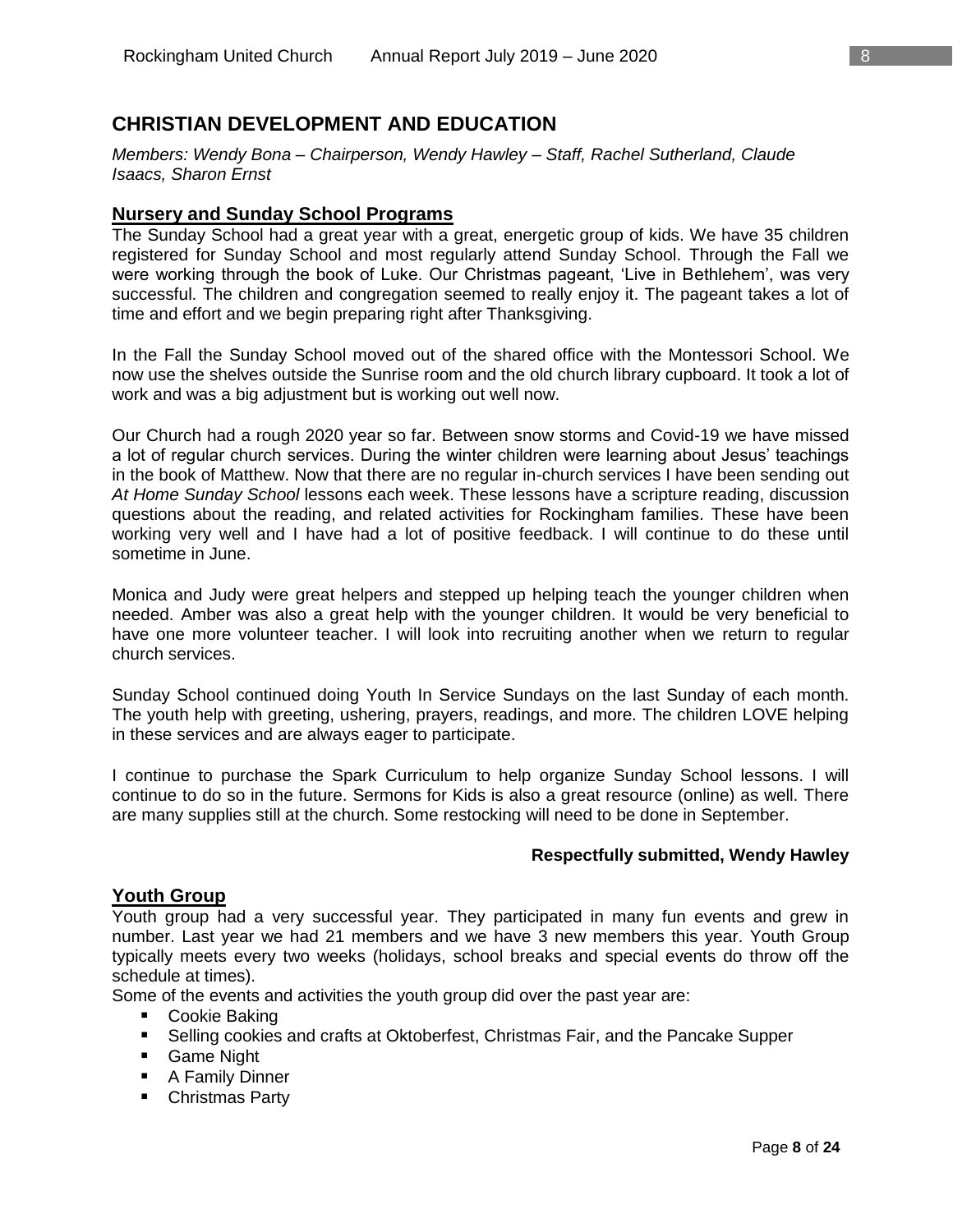- **January Joy**
- A Paint Nite
- **Craft Night**
- Making Sandwiches and Care Packages for the *Out of the Cold Shelter*

Unfortunately, Covid-19 has put the Youth Group on hold and the rest of the year is up in the air. I have been staying in touch with families on a weekly basis to check in and keep people connected.

If the Youth Group continues to grow in numbers I may have to look into having a volunteer helper at meetings.

I have no issues or concerns at this time regarding the youth group.

#### **Respectfully submitted, Wendy Hawley**

#### **Adult Education**

Fall was a time of preparation for Adult Education, meeting with Rev. Sarah for the first time as a group and looking forward to seeing the path she may want to take. With December already extremely full of commitments both personal and through the church's various actives, it was decided to move any new action items to the new year.

The first meeting in January Rev Sarah brought forth a variety of ideas for discussion. Some of these included a movie night & conversation, Spiritual Formation (Seeking Aliveness), Wilderness Journey – Lenten contemplative practice , Confirmation series, to name a few.

Seeking Aliveness was held January 20 – February 10/20. Attendance was between 10-12 for each individual session and discussion was good. There was a focus on what enlivens our Faith both in & out of the church.

The movie was canceled due to a conflict with the tennis club.

The youth forum and Conference for May 21-24 was also put forth to our youth group who were invited to take part if they wished.

Interfaith Harmony week February 1-7<sup>th</sup> was also brought forth to the congregation.

A retreat was held by Rev. Sarah on February for all council & committee members & any of the congregation who would like to attend. There was a good turnout with lively games, and discussions in small groups who then presented their findings to the whole. Lots of discussion centered around concerns, strengths, challenges and a path for the future. It was a very successful event that all would like to see have a sequel in order to more fully put together a plan for the future from the discoveries we made.

By early March all planning, & committee meetings & activities were put on hold due to the Covid Virus, and the state of emergency that was put in place by the premier and health officials. Depending on when this is lifted, and we are able to reconvene, will direct the planning for the rest of 2020.

#### **Respectfully submitted, Wendy Bona**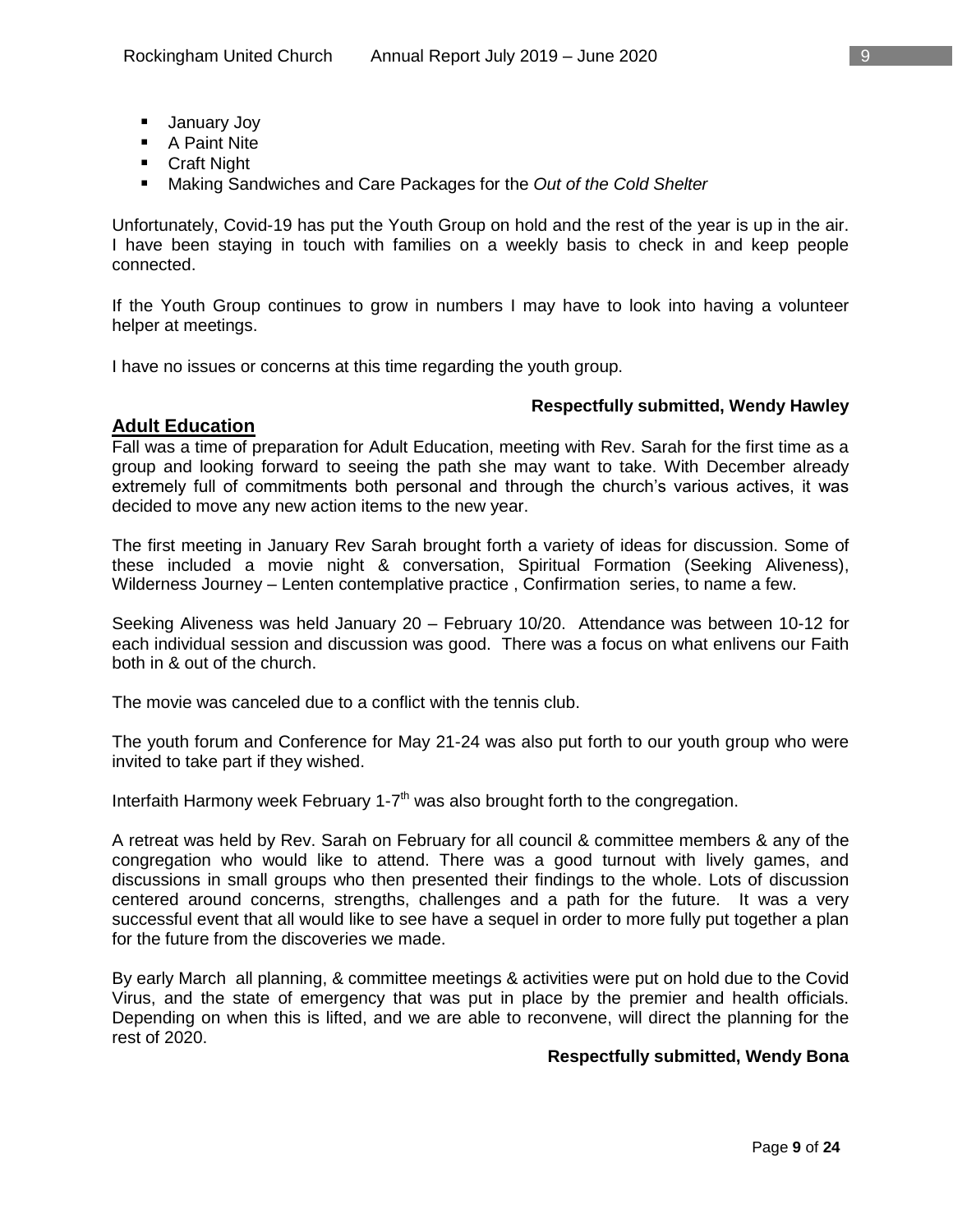## **MEMBERSHIP RELATIONS**

*Committee members are Sharon Ernst, Eleanor King, Noelle Murphy, Joanne Perry, Gaye Wishart and Mary Lou Evans Isaacs, chair. Gary Wilson as editor of Rockingham Reflections and Rodger Middleton as caretaker of the website are also members of the committee. We thank them for all they do to keep members and the public informed of activities at Rockingham United.*

Our committee is tasked with helping to make Rockingham United a welcoming place for all who enter. We obtain greeters and host Cup and Conversation. Mary Lou stands at the door with the minister to welcome visitors and give them a candle and message to take home with them. We were so pleased to welcome Rev. Sarah Reaburn to our congregation in September. The arrival of Hurricane Dorian meant that we had to wait an extra week to have our first service with Rev. Sarah in our midst. Fortunately many members of the committee attended a welcome gathering at Mary Lou's the week of Sarah's arrival at Rockingham United.

The Kickoff to Fall Welcome barbecue was held the end of September with many members of the congregation in attendance. This event afforded Rev. Sarah the opportunity to socialize with members. The committee members want to thank everyone who helped with the barbecue and cleanup.

In October we had a reception following Rev. Sarah's covenanting service. It was a beautiful afternoon and many members of the congregation attended to show support of Rev. Sarah's ministry among us. In December we hosted a very large reception after the Carols by by Candlelight service by our choirs. This is a very large reception and we appreciated the extra help with food, especially from the UCW. Thank you to all who attended and helped with setup and cleanup.

We were fortunate that we managed to have one worship service in January. It happened to fall two days before Rev. Sarah's birthday so we celebrated with a cake donated by Mary Lou. Sarah is not a fan of icing so she received her own personal size cake without icing.

Anniversary Sunday was February 9<sup>th</sup>. The Stewardship Committee hosted a soup luncheon. Mary Lou provided cupcakes instead of the traditional large cake to go with the casual atmosphere of the day. Sadly March brought us the COVID 19 virus and services in the church ended. Our last service together in our sanctuary was March  $8<sup>th</sup>$ . As I write this report we are enjoying online services with our friends from Fairview United. Thank you to Rev. Sarah, Rev. Angela, Kathy Stone, Dianna Prest and Geoff Doane who are working as a team to bring us together as a community of faith.

I know I speak for all committee members when I say that I am looking forward to being able to worship in our beautiful sanctuary. Until then, I thank my committee members for their dedication to our ministry at Rockingham United. We will gather for Cup and Conversation once more. Our Zoom Coffee Parties will have to keep us satisfied until that happens.

Joanne Perry is moving to Windsor to be close to family and we will miss her cheerful presence. Best of luck to you, Joanne. Don't be a stranger.

Many thanks to the members of the congregation who have volunteered to greet throughout the year. Your ministry to our fellow members and visitors is appreciated.

#### **Respectfully submitted, Mary Lou Evans Isaacs**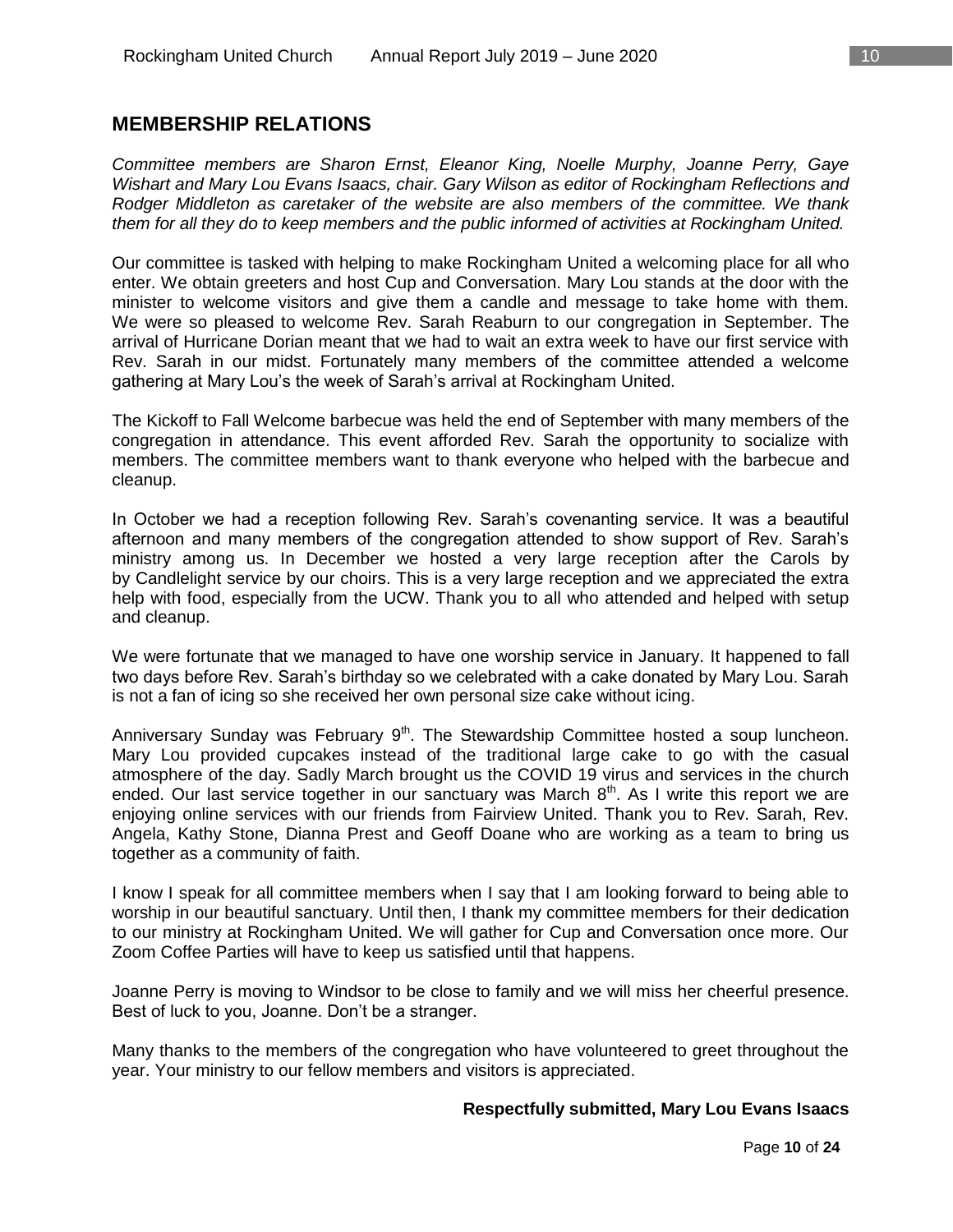## **MINISTRY AND PERSONNEL**

*Members: Gaye Wishart (Chair), Barb Lall, JoAnne Tanton, Kaireen Chaytor*

- Our new Minister, Rev. Sarah Reaburn, joined us for our Committee meeting in the Fall. We were delighted to have a chance to meet with her and offer our support.
- Kaireen Chaytor, our newest member, attended an M&P workshop run by Rev. David Hewitt, Region 15 liaison.
- The Minister, the Office Administrator, the Church Organist/Choir Director and Sunday School/Youth Group Coordinator received a 1.9% cost of living increase effective January 1, 2020.
- Performance reviews were discussed with the Church Organist/Choir Director in February. We hope to conclude performance reviews for the Minister, Office Administrator and the Sunday School/Youth Group Coordinator by the end of June.
- The Minister and Staff have successfully transitioned to working from home with the exception of Sunday morning services for Rev. Sarah and Kathy. These are very well produced and attended via Facebook. It is something we look forward to on Sunday mornings and we thank all who have been involved in making this possible.
- The Sunday School/Youth Group Coordinator has been in weekly contact with the children of our Sunday School and their parents. They get weekly readings and she has been using her creative skills to design activities that they can do at home.
- Ministry and staff personnel are performing in an exemplary way and we are blessed to have them supporting our mission at Rockingham United Church.

#### **Respectfully submitted, Gaye Wishart**

## **OUTREACH AND REFUGEE COMMITTEE**

This has been an interesting year that had started off with a lot of promise that stopped abruptly with the spread of the COVID-19 virus.

The committee had its first meeting this past September with the leadership of Rev. Sarah Raeburn. The committee was made of the following people: Terri Billard, Dianna Prest, John McLearn, Donna Richards, Margaret Stewart and Mark Thornton. As of this date, no chair has volunteered to take on this task, John McLearn and Terri Billard have been co-chairing the committee and sharing the duties.

Efforts of the committee involved key initiatives including:

- **Support of our Refugee family, ongoing**
- Participation in the Refugee Private Sponsorship Round Table
- **The White Gift campaign in November and December to support Metro Turning Point** and the AIDS Coalition of NS.
- **Dutreach to the AI Rasoul Islamic Centre and Shar Shalom Synagogue, ongoing**
- Community improvement campaign with Al Rasoul and the Ecology Action Centre, ongoing
- **Truth and Reconciliation Efforts included our participation in the Blanket Exercise with** Fairview United.
- **Support to Brunswick Street Mission, ongoing;**
- **Participation in the Planning of the setup of a shelter for the homeless in the area of** Fairview to Sackville area.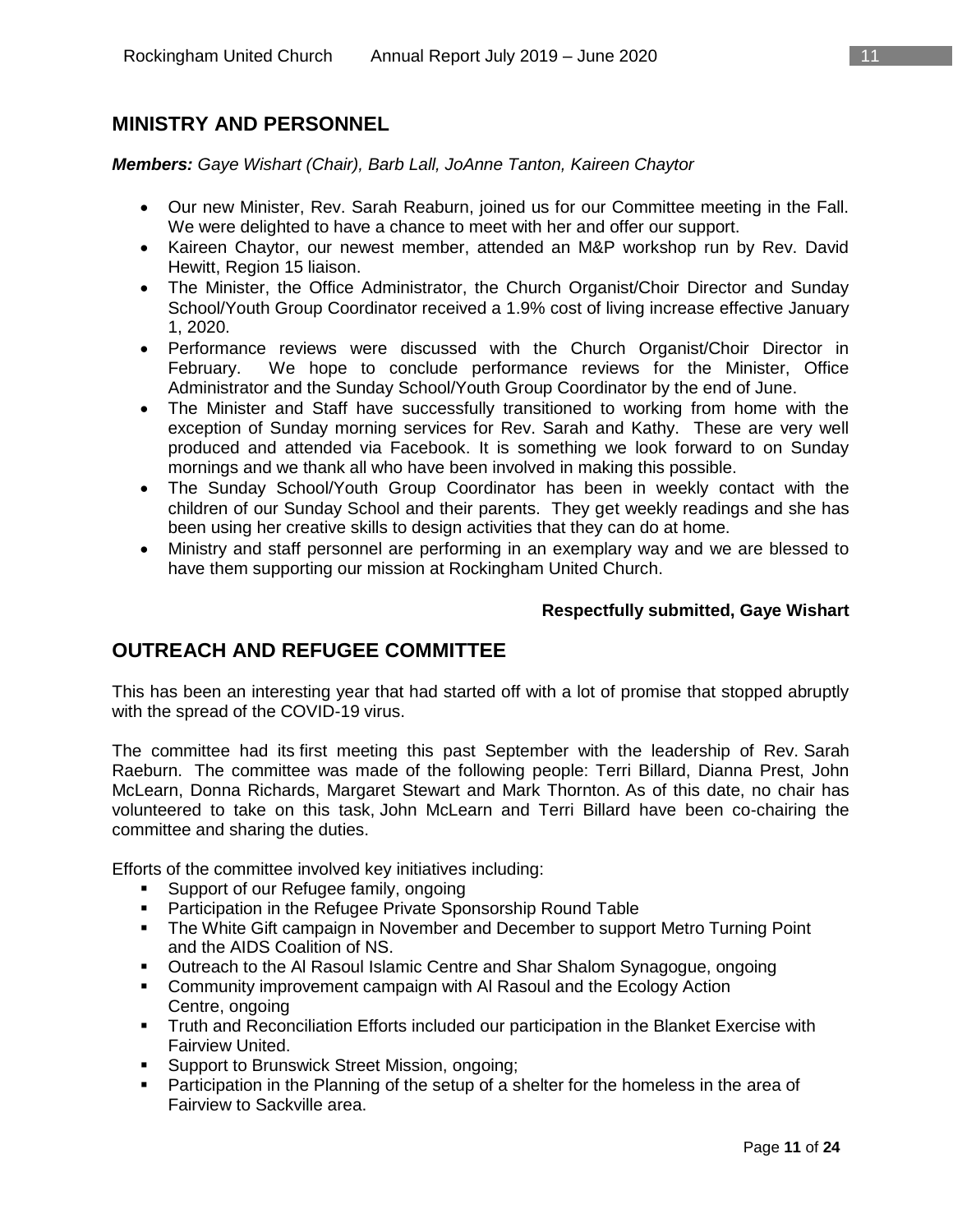- Snacks for the Mt. St. Vincent University during their winter exam period
- **Participation in the Interfaith Council for the surrounding churches**

Support of our refugee family: Though our legal requirements for our refugee family, Helen & Haifa, ended in May 2019, there are many in the congregation that continue to support them as part of our Rockingham Family. John McLearn as well as other members of the congregation have also donated their time to assisting in family reunification of Ghassan and Mahir which is ongoing. Celebration Party for our Haifa & Helen is postponed while awaiting this reunification with Ghassan.

Support and education on refugee issues will continue including work that may include more support in various ways not only to the refugee families but also to the less fortunate. We will also increase efforts in areas such as mentoring, continued moral support and friendship with our family and help with the setup of a Private Refugee Sponsorship network with ISANS. Outreach will continue our efforts with other faith communities as well.

The White Gift campaign was successful once again with both cash and gifts which were appreciated by both Shelter NS and the AIDS Coalition. The White Gift campaign started with a new event, RUC Spoken Word Coffee House event in the church hall. This effort not only helped our charities but also received great positive feedback, a great kickoff to our White Gift Campaign with another planned for this November.

Kairos Blanket Exercise at Fairview United**.** Blanket exercise had around 43 in attendance. A good mixture of RUC & Fairview congregants as well as people outside of the church that heard of it through social media. It was a very moving experience. It put a visual to the story of the indigenous people of Nova Scotia. There is a desire to have the experience here at RUC. Outreach Committee will plan for spring of 2021.

Interfaith Council meetings: RUC members including Rev. Sarah Raeburn, John McLearn and Dianna Prest, attended the Interfaith Council meetings headed by Bedford United Church and Al Rasoul Islamic Center which also included members of other faith religions as well as indigenous spiritual leaders in HRM. These meetings give us avenue to hold discussions on our faith, our community and our experience. One of the projects to come out of these meetings is the creation of the Interfaith and Spiritual Network. The Mission of ISN is 'To foster mutual religious and spiritual understanding and peaceful co-existence in our communities.' Unfortunately the launch has been postponed due to the COVID-19 outbreak.

Brunswick Street Mission: RUC supported many breakfasts and activities for Brunswick Street Mission in the past year. The committee sponsored 2 individuals to attend the Annual Breakfast Fundraiser. The Men's Group and UCW also contributed their time money and effort to this mission.

Exam Snacks at MSVU**:** Even though it occurs during a very busy time of year with regards to fundraising events, this initiative is a great outreach project that is truly appreciated by the students at MSVU. In matter of time spent with gathering food, divvying up after worship on Sunday and distributed on the Monday & Tuesday at MSVU, the effort is not that intensive and the reward of gratitude is plentiful. There were about 80 people on Monday with a little less on Tuesday. The Outreach Committee will commit to doing this again in December 2020.

The coming year will see more on Truth and Reconciliation with the Aboriginal community, but details are yet to be confirmed.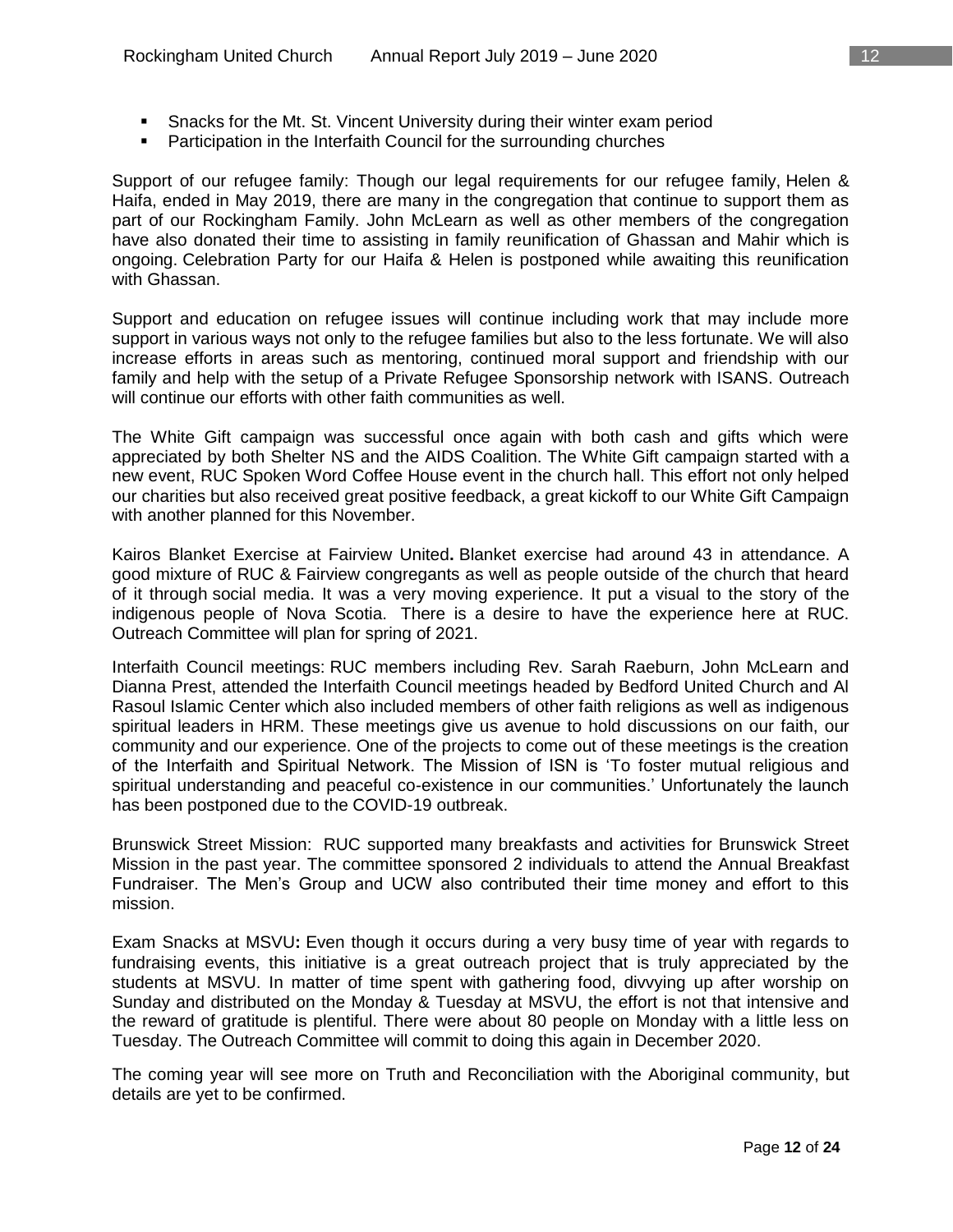It will be an interesting 2020-2021year in Outreach. Our committee is small in number and would love to have new members. If you have an interest in Outreach in our community, please do not hesitate to talk to one of our members or drop in on a meeting.

#### **Respectfully submitted, Terri Billard, John McLearn, Dianna Prest, DonnaRichards, Margaret Stewart, and Mark Thornton**

## **PASTORAL CARE**

*Members: Eleanor King (Chair), Heather Coady, Barb Lall, Doreen Martin, Gerry Butler, Jan Mills, Hazel McLeod, Janet McMurtry, Jean Wentzell, Joan Munro, Lynda Pentz, Diane Ward, Rev Sarah. We are pleased that Ron Tanton will be joining our Committee in June. We miss our valued committee member of many years Charlie Murphy.*

The Pastoral Care Committee provides support to members of our church community, especially during times of illness and death. Approximately 20 -25 individuals are followed each month. We have made hospital, nursing home and home visits as needed and provided communion to shutins. Cards, notes and telephone calls are also an important part of the support we bring to our church family. During self - distancing, committee members will be in contact with identified individuals as we recognize this is an important part of our role. We celebrated at parties with those who are 90 and over with tea, flowers, and treats and those between 80 and 90 received birthday cards. We appreciate any information that helps us to update our birthday and anniversary greeting information. Joan Munro provided excellent leadership in planning and implementing the Friendly Socials in Oct., Nov. and Feb. which are always well attended and enjoyed by all. We assisted Rev Sarah with worship at Parkland, Clayton Park, once a month from Sept. - Feb. The music provided by Joan Munro and Gerry Butler is a wonderful addition to these services.

We did not meet in July and Aug. but monthly meetings were held from Sept. - Feb.

We trust that the information in the bulletin re the Prayer Circle (contact Janet McMurtry) will ensure all members of the church community are aware of this service.

#### **Respectfully submitted, Eleanor King**

## **STEWARDSHIP**

#### *Members: Sandra Taweel – Chair, Beth Wilson, Lynn Knapp, Santosh Lall, David Carmichael, Brenda Munro*

The 2019/2020 year has been a busy one for the Stewardship committee. Our first event of the season was once again the Octoberfest party. Due to survey feedback we changed our menu to a pulled pork sandwich with sauerkraut and salad. The new menu received rave reviews. The chicken dance contest and beer keg bowling were hard fought battles, but the most intense contest was the goat milking challenge. Children and adults both were determined to be victorious, with some of our older ladies proving their excellent technique.

November is Stewardship month at Rockingham United. Once again a letter of appeal was distributed to the congregation. The theme of this appeal was "Change Signals Growth,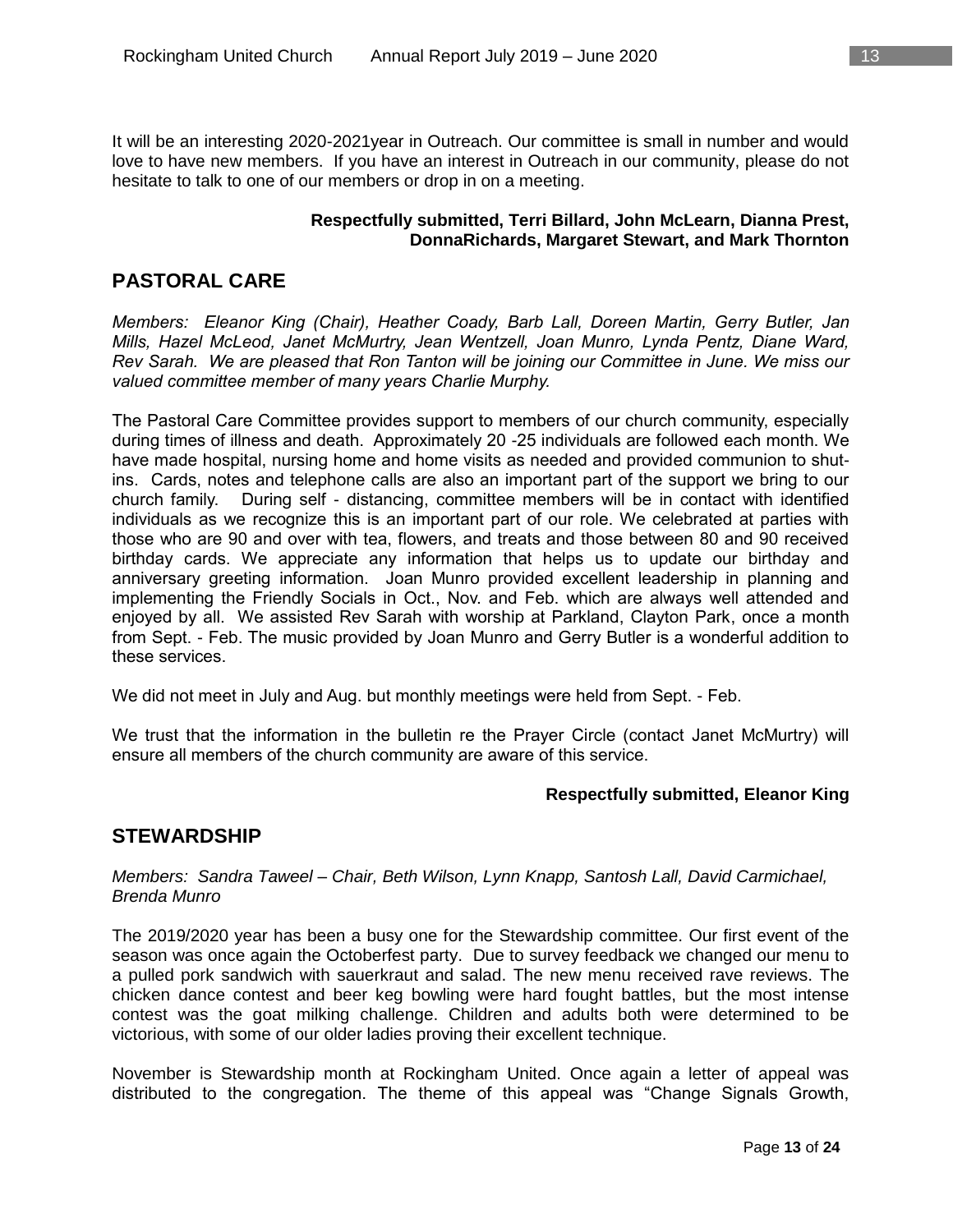Embracing the Many Changes at RUC". As part of this campaign I gave a personnel thank you from the pulpit. I explained how being a member of the congregation had affected my life and how the continued support of the church affects the lives and touches the hearts of many people.

The Stewardship committee met in the busy month of December to help prepare and distribute Reverend Sarah's Christmas letter. December was a bittersweet month for us as it marked the passing of our long time member and ardent supporter, Charles Murphy. He will be greatly missed by this church.

The first fundraising event of 2020 was a variety show, "January Joy". There was a wide variety of talents, magicians, story tellers, dancers and crooners. Unfortunately weather conditions caused a low audience turnout, so we will reconsider the time frame if we hold this event again.

One of the more popular fundraisers at this church is after service luncheons. In February we held a free will offering Soup Luncheon that was very well attended and brought in just under \$500. As this is such a popular event we plan to do it on a more regular basis.

Lynn Knapp has continued to be an outstanding champion of our "FundScrip" fundraising campaign. She has continued to promote it tirelessly and has steadily increased the number of users. This campaign has proven to be an excellent fundraised event during the new reality of social distancing. The orders can be filled out by the participants on-line and money e-transferred to the church. Cards are delivered to the participants doorsteps with all proper precautions followed. We will continue to encourage the congregation to participate in this effective fundraiser.

Dave Carmichael is our behind the scenes man organizing the collection counters every month. Dave, along with Charlie Murphy, spent last year collecting information on the repercussions of serving alcohol at Rockingham United events. Dave has made a presentation and a proposal to council regarding this possibility. Unfortunately due to the restrictions of Covid 19 the council has been unable to discuss the proposal.

Unfortunately due to the restrictions of Covid 19 on church activities, the Stewardship committee was unable to carry out all its plans for 2020. We had planned to have Rev. Rodger Janes, General Council representative for M&S/Stewardship, speak to the congregation on the role of stewardship. This was a precursor to changing the Stewardship campaign month at Rockingham to April. We had also hoped to host another soup luncheon and participate in the spring yard sale at the church as well.

Even though this is a small committee, their tireless enthusiasm has made another year successful. In the fall we hope to be back on track, helping to make Rockingham a fun successful church congregation.

#### **Respectfully submitted, Sandra Taweel**

## **WORSHIP**

#### **Current membership of the Committee:**

*Rev Sarah Reaburn (ex-officio), Heather McLearn (chair), David Clare, Anne Forbes, Ann Collinson, Brenda Munro, Terry Shaw, Kathy Stone (RUC Music Director)*

| Statistics for 2019-20: | Weddings        |  |
|-------------------------|-----------------|--|
|                         | <b>Baptisms</b> |  |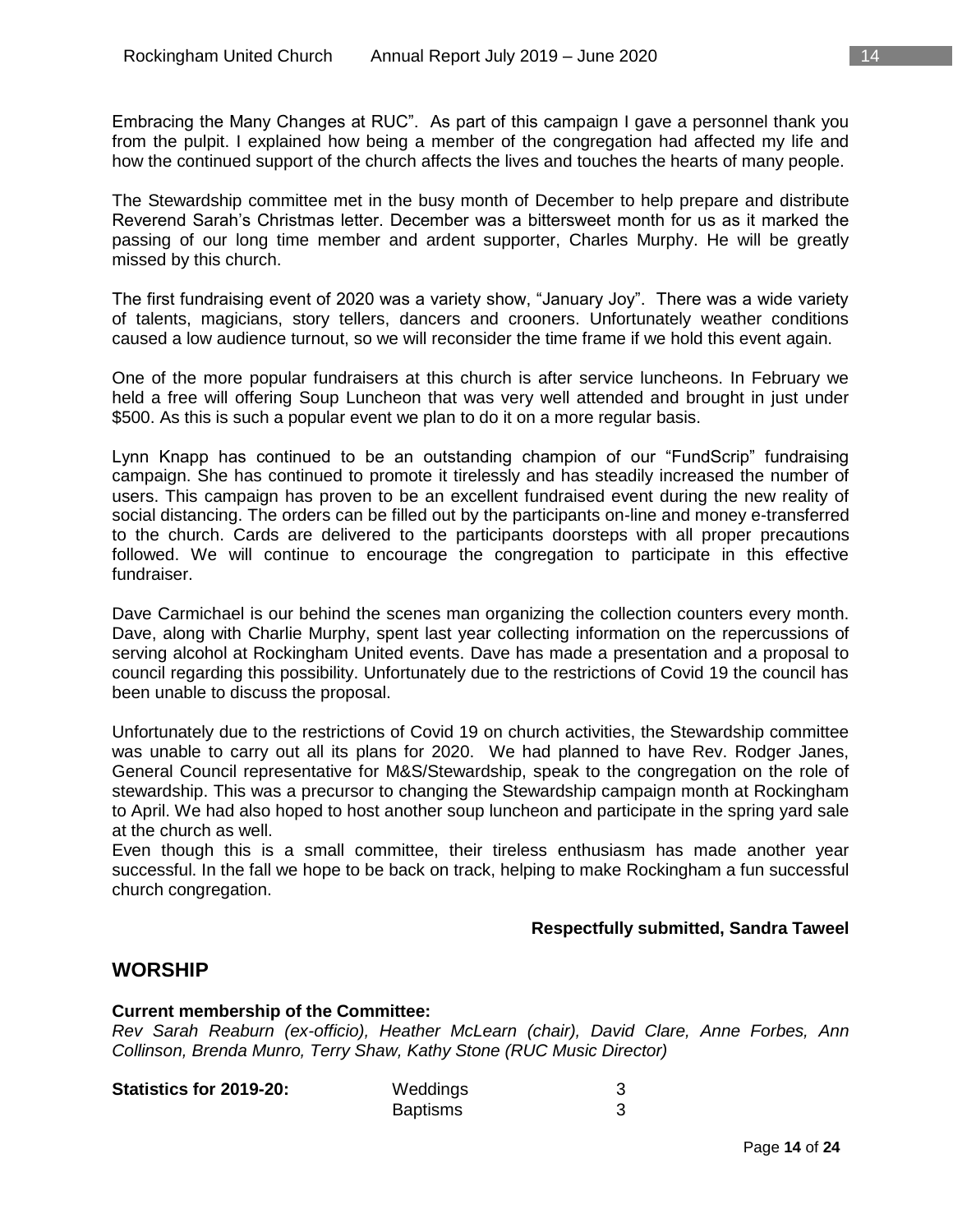Funerals 11 Transfer of Membership 1

This has been a year of transition and new beginnings for Rockingham, and an unexpectedly challenging one. In June of 2019, we said farewell to our supply minister, Rev. Dr. Diane Tingley, and in September 2019 we were delighted to welcome our new minister, Rev. Sarah Reaburn. Unfortunately, her first service with us on September 8<sup>th</sup> had to be postponed for a week, due to the arrival of Hurricane Dorian.

Unfortunately, there have been numerous cancellations since September – three in January for inclement weather, and ongoing cancellations of in-person gatherings beginning in March 2020 as a result of the global COVID-19 pandemic. At the time of this report, it is unclear when inperson services will resume.

The Worship Committee met monthly, usually on the first Tuesday of the month from September 2019 to March 2020. We also had a special online meeting on Friday, March  $27<sup>th</sup>$  to address issues that arose because of the COVID-19 situation and associated changes to services and church policies, in particular those pertaining to funeral services during the pandemic. The April Worship Committee meeting was held online using ZOOM technology; we anticipate that the May meeting and possibly the June meeting will be held in the same way.

At the end of June 2019, there were two resignations from the committee, Sandra Allen and Shelley Snair. We thank Sandra and Shelley for their valuable service over the past few years. Sandra will continue to work with David Clare to assist with funeral services. Brenda Munro and Terry Shaw joined us in February 2020. In March 2020, Joanne Perry also resigned from the committee, as she will be moving to be closer to her family. She will be sorely missed.

During the past year the activities of the committee included planning Sunday Worship under the guidance of Rev. Reaburn, arranging and planning special services, recruiting volunteers for participation in worship services and for tasks related to the maintenance of the Sanctuary and Narthex, and arranging for supply ministerial and music staff.

We would like to acknowledge the many contributions of our committee members:

- David Clare and Sandra Allen for taking care of the duties for our funerals.
- Anne Forbes for looking after our Communion and organizing Communion servers and Scripture readers.
- David Clare for assisting with Announcements.
- Joanne Perry for performing as our Committee secretary.
- Ann Collinson maintaining the Christ Candle, and organizing hanging of banners in the Sanctuary.
- Kathy Stone for our wonderful music in Worship.

Thanks to members of the congregation who have taken on certain duties to maintain and enhance our Sanctuary and our Worship:

- Karen Middleton for gathering candle lighters for worship.
- The Audiovisual Team for their work during Worship.
- All those who have volunteered as ushers, communion servers, readers, and candle lighters who welcome and serve our congregation during Worship.
- Sandra Taweel, for her help in planning for enhancements to the Narthex.
- The youth of the congregation, who have continued their participation in worship services once a month during the past year, as well as ushering on those Sundays.
- The devoted group who regularly participate in decorating the sanctuary for special seasons. We deeply appreciate their gifts of time and talent over the past year.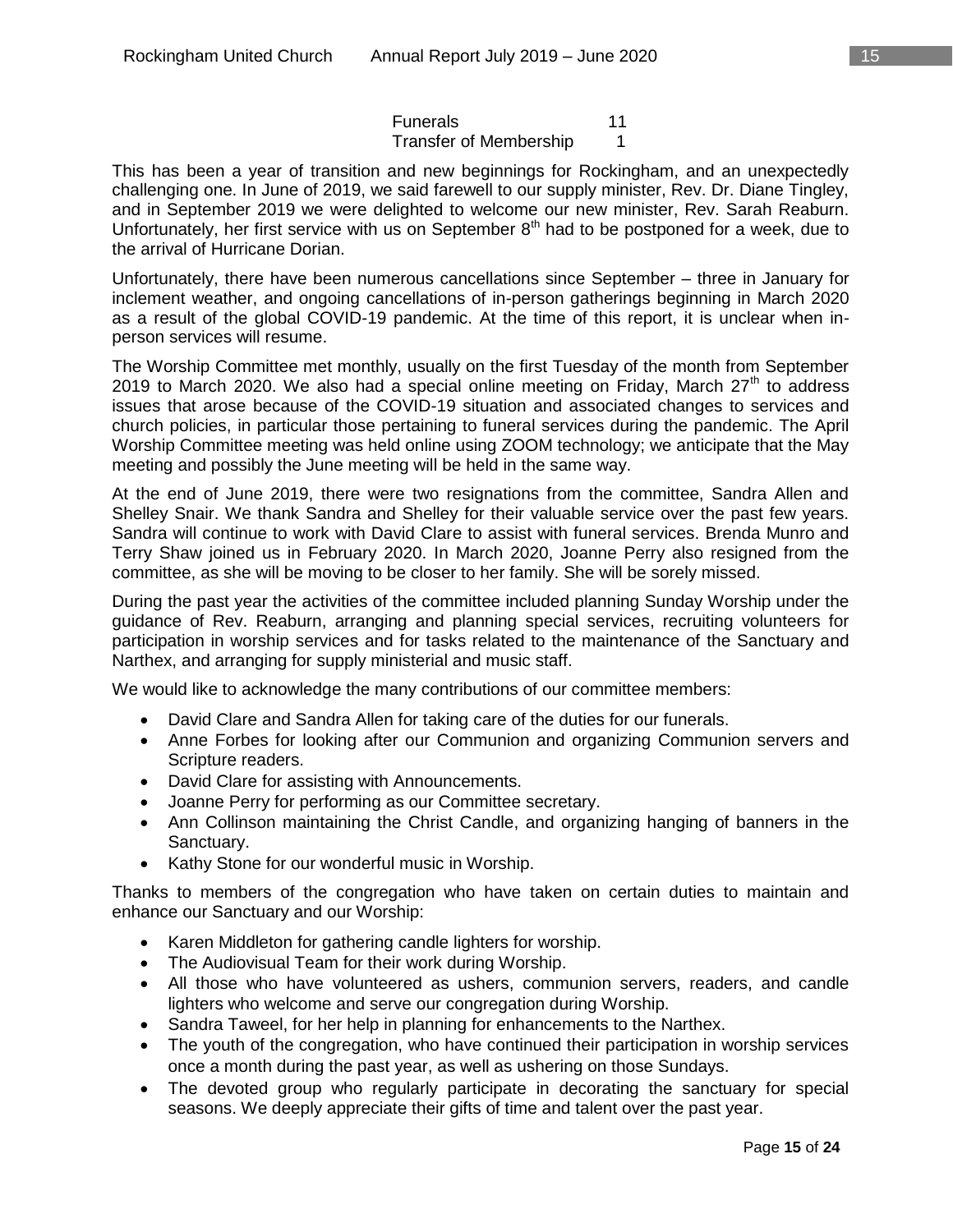Dianna Prest and Geoff Doane for setting up (on short notice) and refining our online services during the suspension of in-person services during the COVID-10 pandemic.

Special thanks to Sylvia Thorne for her ongoing assistance and encouragement.

Services and Accomplishments of the Worship Committee during 2019/20:

- We organized and participated in a laity-led Sunday Service on Dec 30, 2019.
- Shared services with Fairview United Church for the months of July and August 2019, as well as online services during the suspension of in-person service during the COVID-19 pandemic.
- Contributions to special services for Remembrance Day, Advent and Christmas Eve, Anniversary Sunday, Baden-Powell Sunday.
- Ongoing renovations to the Narthex (Currently suspended during the pandemic)
- Revision of the RUC information pamphlet on baptisms. Similar revisions are planned for pamphlets on weddings and funeral services.

#### **Summary**

As chair of Worship, I would like to thank the members of the Worship Committee, the fabulous staff of RUC, and the congregation for your ongoing support. We are truly blessed to have an abundance of talents within our congregation and are grateful to those who have shared their gifts so generously. Pulling together as a community of faith has never been more important.

#### **Respectfully submitted, Heather McLearn**

## **GROUPS**

## **CHOIRS**

#### **Youth Choir**

This year's Youth Choir has been as active as any, providing anthems for worship services at least twice per month as well as maintaining regular practices late Saturday afternoons. Our faithful members have been made an even dozen this year with the joining of our enthusiastic Jaya Lerette. We sang You've Got a Friend in Me for Rev. Sarah's covenanting service on October 10th. We were also able to offer a few extra selections, an impromptu concert, since there was a delay in the beginning of the covenanting service. We participated, as always, in the annual Carols by Candlelight concert, singing alone and with combined choir numbers. One other impromptu serenade by the Youth occurred during the Men's Group annual Pancake Supper. Daniel Sutherland offered some delightful piano selections at this supper. He has also been playing the organ occasionally in Sunday worship this year. After Christmas, we began fervently practicing for a Spring musical called "Shortstops". Unfortunately, with the current global conditions and the closure of churches nationwide, our plans for the musical, Mother's Day medley, and any other special music has come to an abrupt halt. Hopefully members of the Youth Choir have continued to sing along with on-line worship services streamed from RUC and Fairview United. We are all looking forward to gathering once again when the current social conditions are alleviated. Youth Choir Members: Emily Brown, Rebecca Brown, Emily Gorman, Hannah Gorman, Beth Hailstone, Liam Johnston, Jaya Lerette, Daniel Sutherland, Maya Sutherland, Patrick Sutherland, Amber Thornton and Paige Thornton. Special thank you to Mrs. Bev Andrews for always taking such good care of our choir gowns and sashes.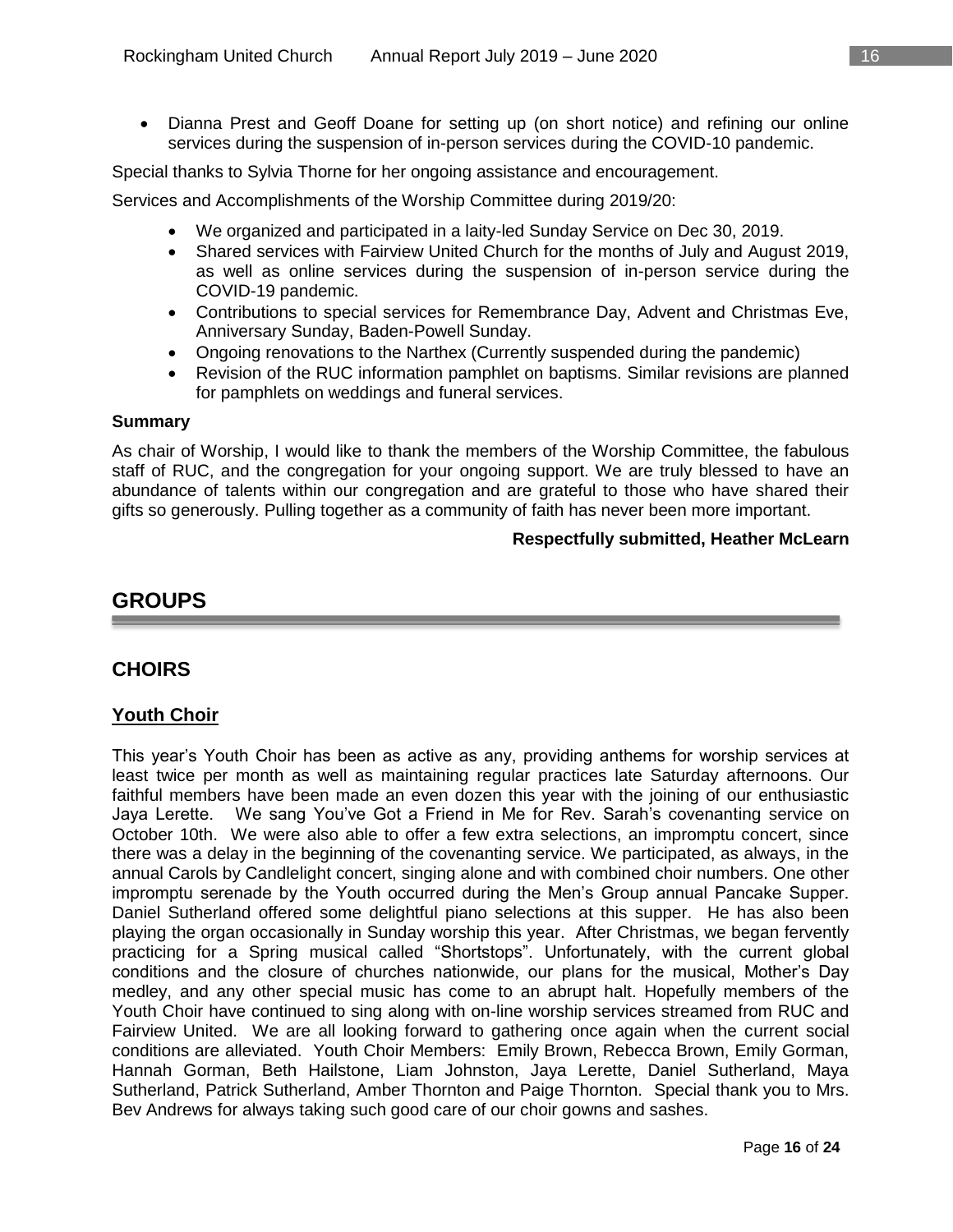## **Senior Choir**

This church year, without a doubt, has been the most unusual year for everyone, including the music ministries. Our year began quite normally, with regular practices on Thursday evenings from 7:00 - 8:30 pm or thereabouts. We grew by one valuable member, Jennifer Thornton, who also plays flute with us on occasion. Unfortunately, our first worship service in September with our new Minister, Rev. Sarah, was preempted by hurricane Dorian. The Senior Choir sang at Rev. Sarah's covenanting service on October 10th. We offered many varied musical selections at the annual Carols by Candlelight Christmas concert, along with the Youth and Men's choirs. Our first worship service after Christmas was also preempted by a storm. Several of our Thursday rehearsals were interrupted by Thursday storms as well. We had begun enthusiastically practicing for Lent and Easter services when, on the third Sunday of Lent, churches across the province were closed due to the COVID-19 pandemic. We have been worshipping from home ever since, watching live-streamed services from RUC and Fairview, led by Rev. Sarah, Rev. Angela MacLean, and music by Kathy or Maureen McGee from Fairview. Hopefully choir members have been singing along with the services to keep their vocal cords warm in preparation for our eventual return to the loft. We encourage anyone with an interest in singing, even if you DON'T read music, to consider joining our 'youthful' senior choir in the Fall. Senior Choir Members: Samantha Bixby, Wendy Burns, Gerry Butler, Ann Collinson, Doreen Crick, Reg Crick, Myrna Davies, Sharon Ernst, Cathy Gillis, (Choir President), Mary Lou Evans-Isaacs, Mary Fife-Jost, Brian Martin, Heather McLearn, Janet McMurtry, Karen Middleton, Joan Munro, Lynda Pentz, Carole Phillips, Donna Schnare, Jennifer Thornton, Dale Ward, Beth Wilson and Gary Wilson.

#### **Respectfully submitted, Kathy Stone**

#### **Men's Choir**

*Members: Joan Munro (Director), Kathy Stone (Accompanist), Peter Bowden Gerry Butler, David Carmichael, Reg Crick, Geoff Doane, Claude Isaacs, Brian Martin, Rodger Middleton, Sandy Munro, Ken McLeod, Alan Schnare, Terry Shaw, Ron Tanton, Hiram Tiller, Dale Ward, Gary Wilson*

Each Sunday at 8:45 am from October until April, men of the congregation meet to sing and learn various gospel and other selections under the capable leadership of our director Joan Munro and accompanist Kathy Stone. This year the choir was saddened to lose a long time member, Charlie Murphy. We were able to sing for Charlie at the Camp Hill Veterans Hospital when he was unable to sing with us at the Christmas Concert and honoured to have participated in his memorial service. Our practices and participation in services were cut short with the coronavirus pandemic but we are confident we will return in the fall with great enthusiasm for worship participation.

#### **Respectfully Submitted, Gary Wilson**

## **UNITED CHURCH WOMEN (Women's Ministry Network)**

| President-Sharon Ernst       | Vice President-Vacant  | Secretary-Heather McLearn    |
|------------------------------|------------------------|------------------------------|
| Past President- Joanne Perry | Stewardship-Diane Ward | Church in Society-Eve Tupper |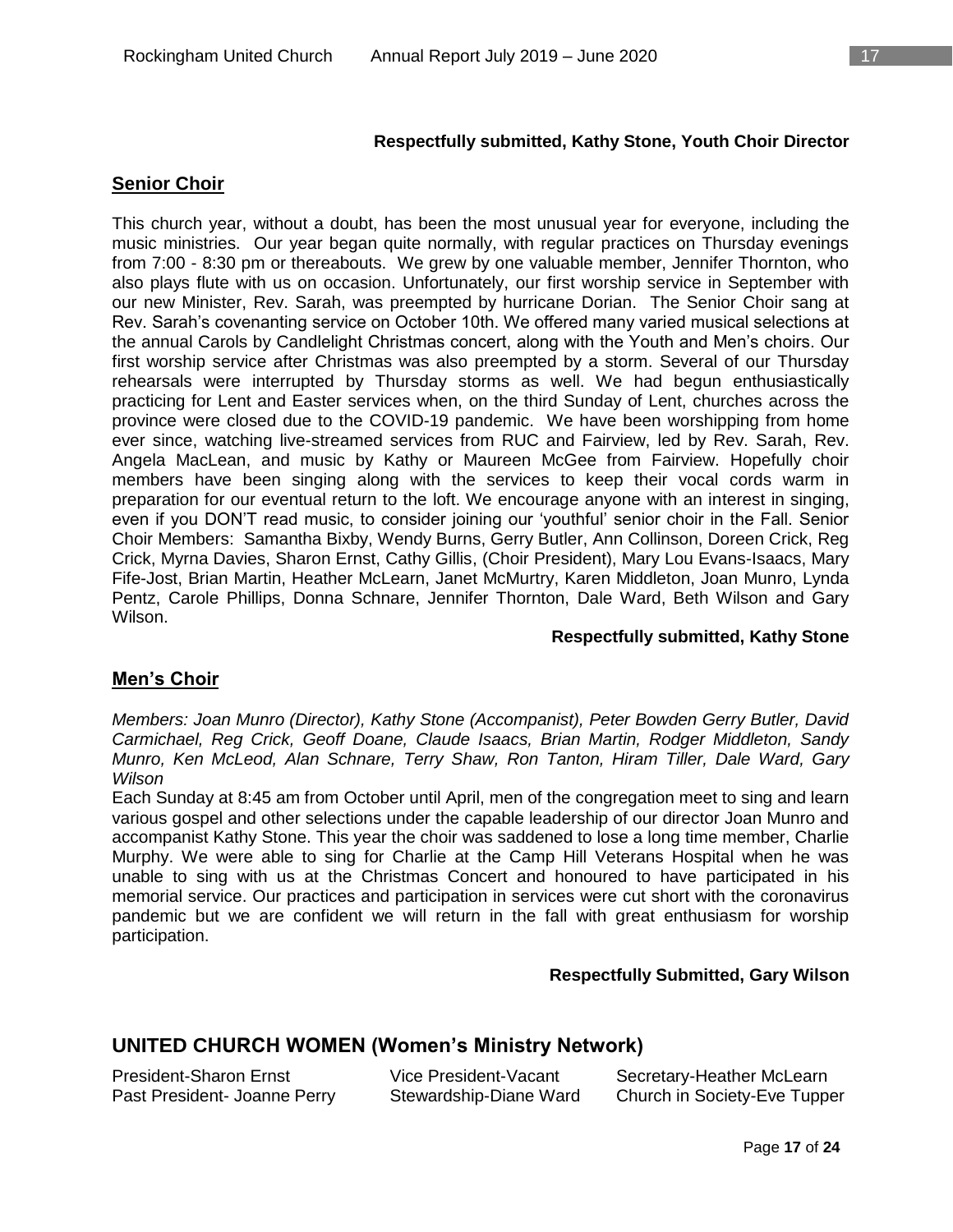Treasurer-Mary Lou Evans Isaacs Chair of Finance-Heather McLearn Kitchen-Eve Tupper

Unit Leaders: Clayton Park - Eve Tupper Jean Hogan- Audrey Wade Laura Wright- Mary Lou Evans Isaacs

The members of our three units enjoy working alongside one another in our support of Rockingham United Church and our Mission and Service projects.

In 2019 we held meetings in September and October to plan for our Annual Christmas Sale, and a wrap-up meeting in November following the sale. The Christmas Craft sale held on Saturday, November 15<sup>th</sup> was well received. There were a variety of home-made baked goods, jams, pickles and handcrafts, along with items made by the RUC Men's Group, a variety of used books and a jewelry table which was spearheaded by Vivian Coughlan. The Christmas Café was very popular serving 48 "coffee breaks" and 113 meals. People enjoyed the Christmas decorations, the setup of the Christmas Café and the informal, comfy seating areas which made it relaxing and inviting.

Our orders for baked goods initiative was a success again this year. Orders could be placed for small or large trays/boxes of a variety of squares or small trays/boxes of shortbread cookies, with pickup available on December  $1<sup>st</sup>$  and December  $15<sup>th</sup>$ . This is very convenient for people especially as they host get-togethers with family and friends in the weeks leading up to Christmas.

Our last event for 2020 was the Christmas social in December, where our three units participated in a themed worship programme led by the Laura Wright Unit. The evening wrapped up with a social time and refreshments served by the Clayton Park unit. Donations of items for homeless women were also collected at the social.

In January 2020 we held our Annual General Meeting, where we presented our proposed budget to the membership. At this meeting the decision was made about the future of UCW at Rockingham. In recent years it has become increasingly difficult to find members to serve as executive officers in Rockingham UCW General. At the end of 2020, we will no longer have any members willing to take on any of these positions. We recognize that the role of women in the church has evolved over time, and women now serve in many capacities in the church. With regret, the membership feels that the continued existence of the UCW as a formal organization reporting to Halifax Presbyterial is no longer viable. Therefore, we plan to transition at the end of this year from Rockingham UCW to a new entity tentatively called Women of Rockingham United Church, primarily a social group within our pastoral charge, although we hope to continue assisting with fundraising.

In February, we held a successful bake sale in conjunction with the Men's Shrove Tuesday Pancake Supper. The proceeds from the bake sale went to RUC operating fund. As always, we greatly appreciated the generosity and support of those who donated the baked goods and other items for the sale, and also those who purchased them.

In March, we participated in the World Day of Prayer service that was hosted by the ladies from Saint Benedict's Catholic Church. The service was prepared by the women of Zimbabwe, who invited the world to "Rise, Take your Mat and Walk". The event was held at 1:00 p.m. instead of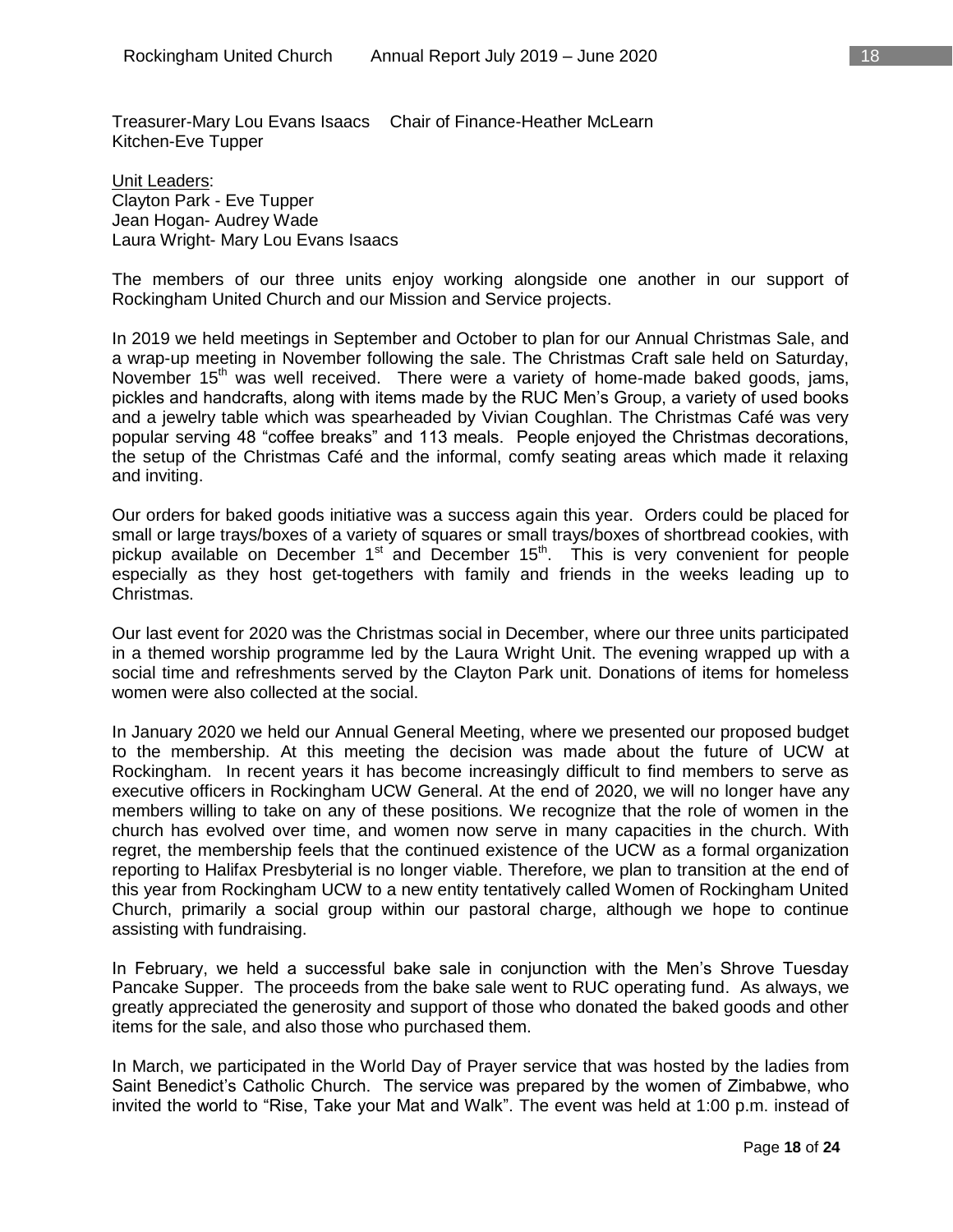the usual evening service, due to the availability of the church. Following the service, we enjoyed a time of fellowship and refreshments. At the March  $11<sup>th</sup> UCW$  Executive meeting Easter eggs were stuffed with food item suggestions. The intention was for the youth to distribute the eggs after services on March  $22^{nd}$  and  $29^{th}$  with items being returned to church on April  $5^{th}$ . Due to the Coronavirus (COVID-19) pandemic, church services and all gatherings were cancelled for the rest of March. Rev. Sarah offered to break open an egg for congregation members and let them know what their food bank donation item was.

April church services and meetings were also cancelled with the continuation of the Coronavirus (COVID-19) pandemic. Food bank donations were dropped off at the church by 4:00 p.m. on Saturday April  $4<sup>th</sup>$ . Thank you to Mary Lou Evans Isaacs for accepting the donations in her van and delivering the items to the Food Bank. Our Easter food drive initiative is always greatly appreciated by the Food Bank and there is great need this year with many people out of work due to the pandemic. The Laura Wright Unit had planned to host a buffet lunch fundraiser on April  $26<sup>th</sup>$  following the service. This will be held at a later date when the pandemic is over and we are again allowed to gather for worship and social events.

May is usually the time for a social gathering with a guest speaker. This also had to be cancelled due to the Coronavirus (COVID-19) pandemic.

#### **Respectfully Submitted, Sharon Ernst**

| <b>INCOME</b><br><b>Balance Forward</b>                                                                          |                                                           | <b>Balance</b> |
|------------------------------------------------------------------------------------------------------------------|-----------------------------------------------------------|----------------|
| Interest                                                                                                         | 80.00                                                     | 7862.42        |
| <b>AGM Offering</b><br>Units<br>Kitchen Use<br><b>Christmas Sale</b><br><b>Bake Sale</b><br>Bond<br><b>TOTAL</b> | 56.00<br>1160.00<br>50.00<br>6373.30<br>752.50<br>2004.82 |                |
|                                                                                                                  | 10476.62                                                  | \$18339.04     |
| <b>DISBURSEMENTS</b><br><b>RUC</b>                                                                               | 2000.00<br>2500.00<br>752.50                              |                |
| Presbyterial<br><b>Kitchen Supplies</b><br>Sale Expenses<br>M&S<br>Dal<br>Camp Kidston                           | 92.00<br>25.86<br>83.41<br>1500.00<br>100.00<br>325.00    |                |

## **UCW Financial Reports January 1, 2019 – December 31, 2019**

#### ROCKINGHAM UNITED CHURCH WOMEN TREASURY 2018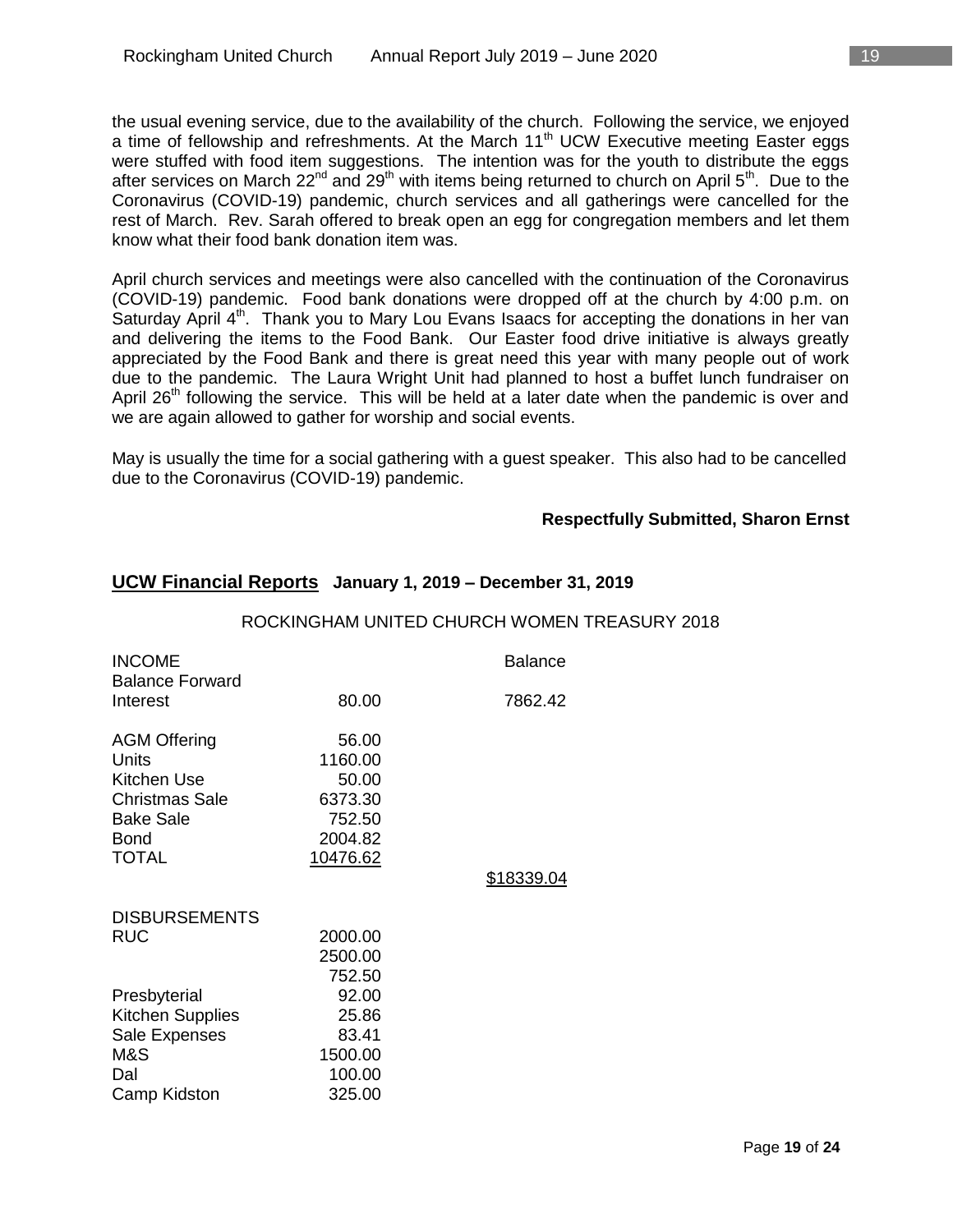| Deaf Ministry           | 100.00  |
|-------------------------|---------|
| St. Paul's              | 175.00  |
| <b>Brunswick Street</b> | 250.00  |
| <b>Staff Gifts</b>      | 200.00  |
| TOTAL                   | 8103.77 |

### -\$8103.77

#### \$10235.27

#### 2019 UCW PETTY CASH REPORT

| <b>Balance Forward</b>           | \$28.03 |
|----------------------------------|---------|
| December 15,2019 Heather McLearn | \$23.00 |
| <b>Balance</b>                   | \$ 5.05 |

#The expenditure was for an anti-fatigue mat for the kitchen. It was purchased at Costco for \$20.00 plus tax which came to \$23.00. The receipt was lost.

## **MEN'S GROUP**

The Men of RUC is an opportunity for all men of the congregation to gather, thru service to our church, Outreach to those in need and through social activities. We focus on the spirit of friendship of men involved in our church. While we have 40+ men on our email distribution list, we typically have 15 – 20 ready and willing to participate in our various activities each year. Our activities came to a grinding halt in March 2020 with the arrival of the COVID-19 Pandemic.

Each year, we formulate plans for activities at the outset in early September. The following are the activities that occurred during the past year:

**September: RUC/BUC Golf Challenge:** On September 27th men from Bedford United Church and Rockingham United gathered at Lost Creek Golf Club for this annual golf challenge. Bedford United were the hosts for this event this year. There were 24 golfers, 12 from each church. It was a beautiful day on the course. The overall trophy went to Bedford United with the lowest combined score. The Longest Drive went to Jerry Inman from Bedford and the Closest to the Hole was Len Churchill also Bedford. The Most Honest Golfer was Chris Bona from Rockingham United. Rockingham United will be the Host this year.

**Mooseheads Hockey Outing:** Our Mooseheads Hockey Game outing got moved to Sunday afternoon, February  $9<sup>th</sup>$  2020 and it was preceded by lunch at Maxwell's Plum. On this occasion we had about 16 guys sign up and 15 attended. There were 12 from Rockingham and 3 from Bedford United Men's Groups. A fun outing of socializing was enjoyed by all who attended.

**Pool Outing:** On March 10<sup>th</sup> two of our guys joined with men from Bedford United Church at Dooley's in Bedford for an evening of pool.

#### **Outreach Projects:**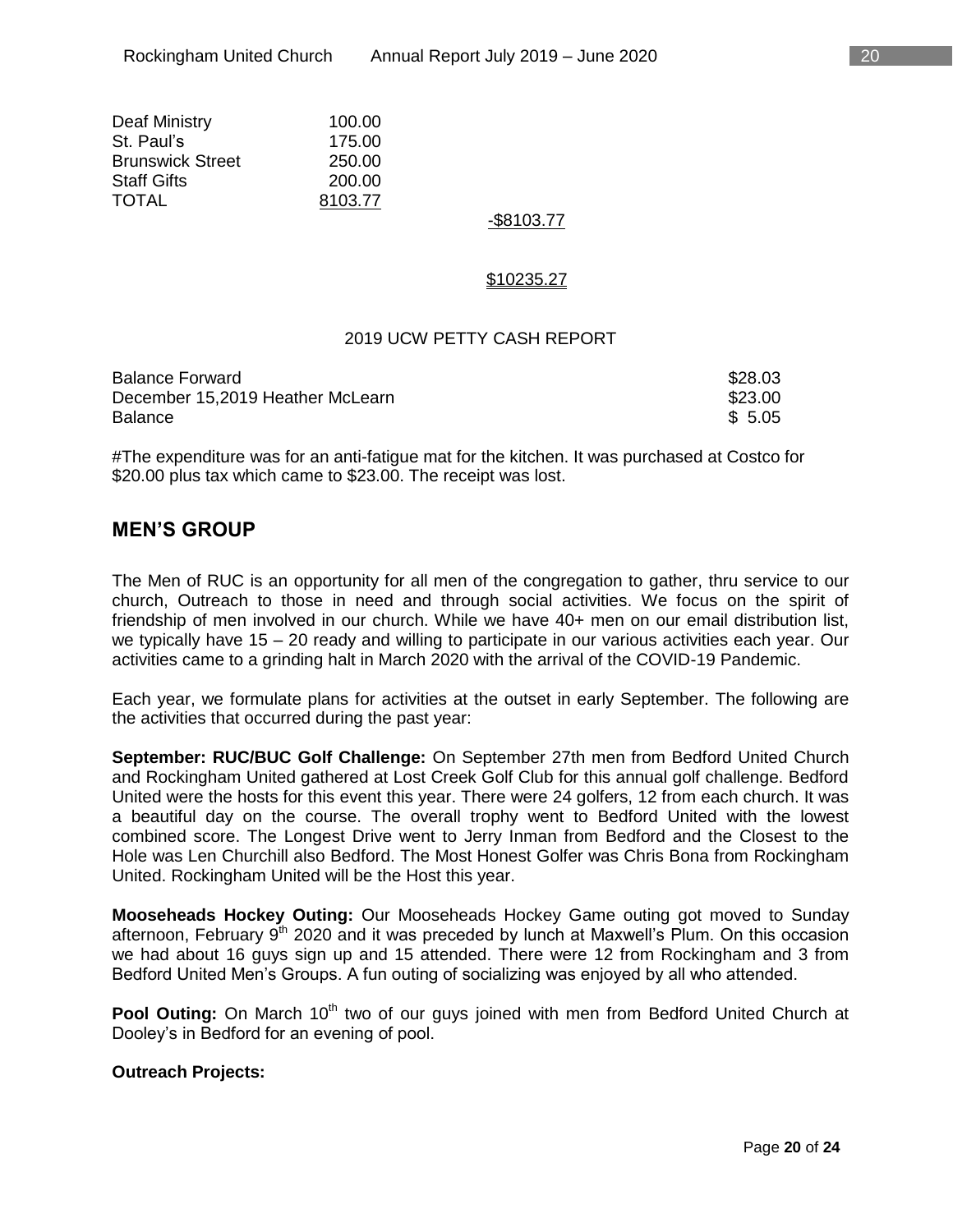**Monthly Lunch Meetings:** Our monthly lunch meetings continued this year. This is the seventh year we have held these Outreach Luncheons. The cost of admission is new socks and/or underwear for The **Brunswick Street Mission** which end up being used at the Men's Turning Point Shelter. We also collected used clothing which was taken to **Brunswick Street Mission** or **The Out of the Cold Shelter** at St. Matthew's. We thank Len Sweett for his continued willingness to look after getting these items from the lunch to the mission. We extended an invitation to the men of Bedford United in the fall and had a great turnout. Our monthly meetings came to a grinding halt in March when restaurants stopped providing meals on their premises due to the arrival of COVID-19. This means we will have missed at least four opportunities to support this project this year.

**Brunswick Street Mission Breakfasts:** Our men continued to agree to support Brunswick Street Mission taking responsibility for three breakfasts throughout the year. The men of RUC agreed to do the breakfasts on November  $11<sup>th</sup>$ , December  $28<sup>th</sup>$  and April  $10<sup>th</sup>$ , Good Friday. This has turned out to be an enjoyable and warming event for all who take part. Discussions have been carried on with Bedford United Men and Al Rasoul Mosque in Bedford. As a result, Al Rasoul have agreed to be responsible for four breakfasts during 2020 as did Bedford United, upping their committed from three to four. In addition to each group continuing with their individual contribution each year, there will be discussions around the three groups coming together to pick up additional breakfast commitments in the future. This project was also put on the back burner due to COVID-19. Al Rasoul did not get to do their first breakfast and Rockingham United missed our Good Friday breakfast commitment. In lieu of fulfilling that commitment, The Men of RUC agreed to a \$200.00 donation and individual donations to the BSM Breakfast Program. Meal preparation is now being handled by full time staff at the mission for the duration of the Pandemic.

#### **Fund Raising Projects:**

**Candy Cane Carnival:** We again had a Made By Men Table for the Candy Cane Carnival and we also provided men to police the parking lot. Proceeds from the Made by Men Table are included in the overall receipts the UCW gather from this event.

**Memorial Christmas Tree:** In the past, Charlie Murphy championed this event from it's beginning, back in 2013. For health reasons, Charlie was unable to look after this project this year. We got a tree from Harrington's Tree lot at the bottom of Kearney Lake Road. We wanted a larger tree than we have had in the past, so, we negotiated a deal where we would pay half the cost of a larger tree and the rest was a donation from the tree lot. A brief dedication occurred just prior to the Candlelight Concert in December. With Charlie's passing, we had suggestions that this project should be renamed in memory of him. So, after consultation with the Men of RUC we recommended to our Church Council that this project be referred to in future as being **The Charlie Murphy RUC Memorial Christmas Tree**. Council approved this memorial.

**Shrove Tuesday Pancake Supper:** On Tuesday, February 25th the annual Pancake Supper was held. This is a fun event to work at and a great meal is provided. 146 Tickets were sold, and we received on donation. After expenses the net profit for this event was \$1,185.00. Thank you to Champions, Ken McLeod and Claude Isaacs for their work on this event and for all the men that turned out to make this event a success.

**Mother's Day Lobster Lunch:** Mother's this year is May 10<sup>th</sup>, 2020. Champion Alan Schnare has been looking at ways that may be used to carry out this event. Discussions will need to be had with The Health Department and our Church Council. COVID-19 may very well take its toll on this event this year.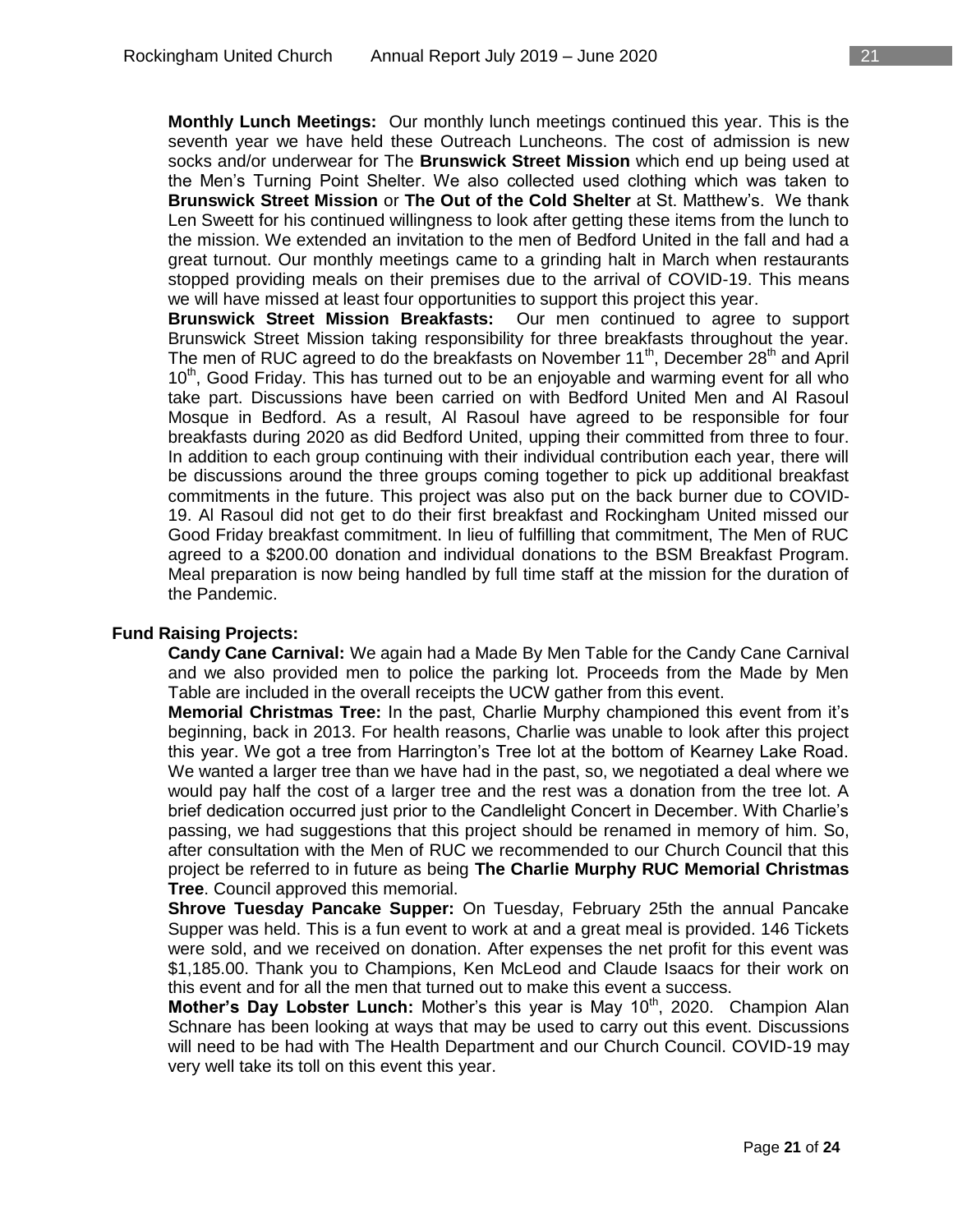#### **Projects around the Church:**

**John Turner Memorial Garden & Either Side of Sanctuary Entrance:** In the fall of 2019 a work party was called to 'spruce up' either side of the entrance to the Narthex and around the church parking lot. Weed trees were cut out from the area to the right of the church entrance and with the help of Mark Thornton and equipment from the landscaping company he works for, the roots were removed. Weed trees were cut back around the oil tanks and weeds in general were removed from the area around the parking lot. Weed trees were cut out of the rose bushes in the John Turner Memorial Garden.

**Provide support for Property & Maintenance Committee:** The Property & Maintenance Committee continues to rely on support of the men of RUC on an as needed basis for projects around the church facility, inside and out.

**Finances:**

#### **Men's Group Financial Report July 1, 2019 – June 30, 2020**

| <b>Opening Balance July 1, 2019</b><br><b>Receipts:</b> |              | \$2,773.40 |
|---------------------------------------------------------|--------------|------------|
| Oscar 2019                                              | \$4,074.65   |            |
| <b>Memorial Tree</b>                                    | \$1,190.00   |            |
| Memorial Tree Donation in Memory of C. Murphy*          | 280.00<br>\$ |            |
| Shrove Tuesday Pancake Supper*                          | \$1,185.00   |            |
| Lobster takeout 2020                                    |              | \$6,729.65 |
| <b>Disbursements:</b>                                   |              |            |
| Our Portion of the Memorial Tree Purchase               | \$45.00      |            |
| Cost of one on line Mem Tree Donation*                  | \$ 0.70      |            |
| Donation to Sackville Warming Shelter                   | \$250.00     |            |
| <b>Brunswick Street Breakfasts</b>                      | \$266.62     |            |
| Donation to Brunswick St. Breakfast Program*            | \$200.00     |            |
| Purchase Oscar cans for 2020 campaign                   | \$52.66      |            |
| Transfer to Church Operating Fund                       | \$7,000.00   | \$7,814.98 |
| <b>Closing Balance April 15, 2020</b>                   |              | \$1,688.07 |

#### **\*Accounting Notes:**

- a) Neighbours of Charlie Murphy heard about our memorial tree after the fact and banned together and donated \$280.00. This amount was not recorded in our receipts for last year's memorial tree and was received by the church office on February 23, 2020. We will include it as a part of this year's project.
- b) The receipts of the Shrove Tuesday Pancake Supper are always net of expenses for advertising and raw materials.
- c) In order to get a larger, fuller tree this year we cost shared  $\frac{1}{2}$  of the purchase price of the tree with Harrington's Tree Lot.
- d) Our scheduled breakfast on Good Friday was cancelled due to COVID-19. The Men of RUC voted to make a group donation in the amount shown to help support the program that is now being run by paid staff.

**Join our Email List:** Stay in tune with the happenings of this group, the Men of Rockingham United. Simply send an email to [rmiddleton@eastlink.ca](mailto:rmiddleton@eastlink.ca) requesting your name to be added and we'll keep you up to date on the group's happenings.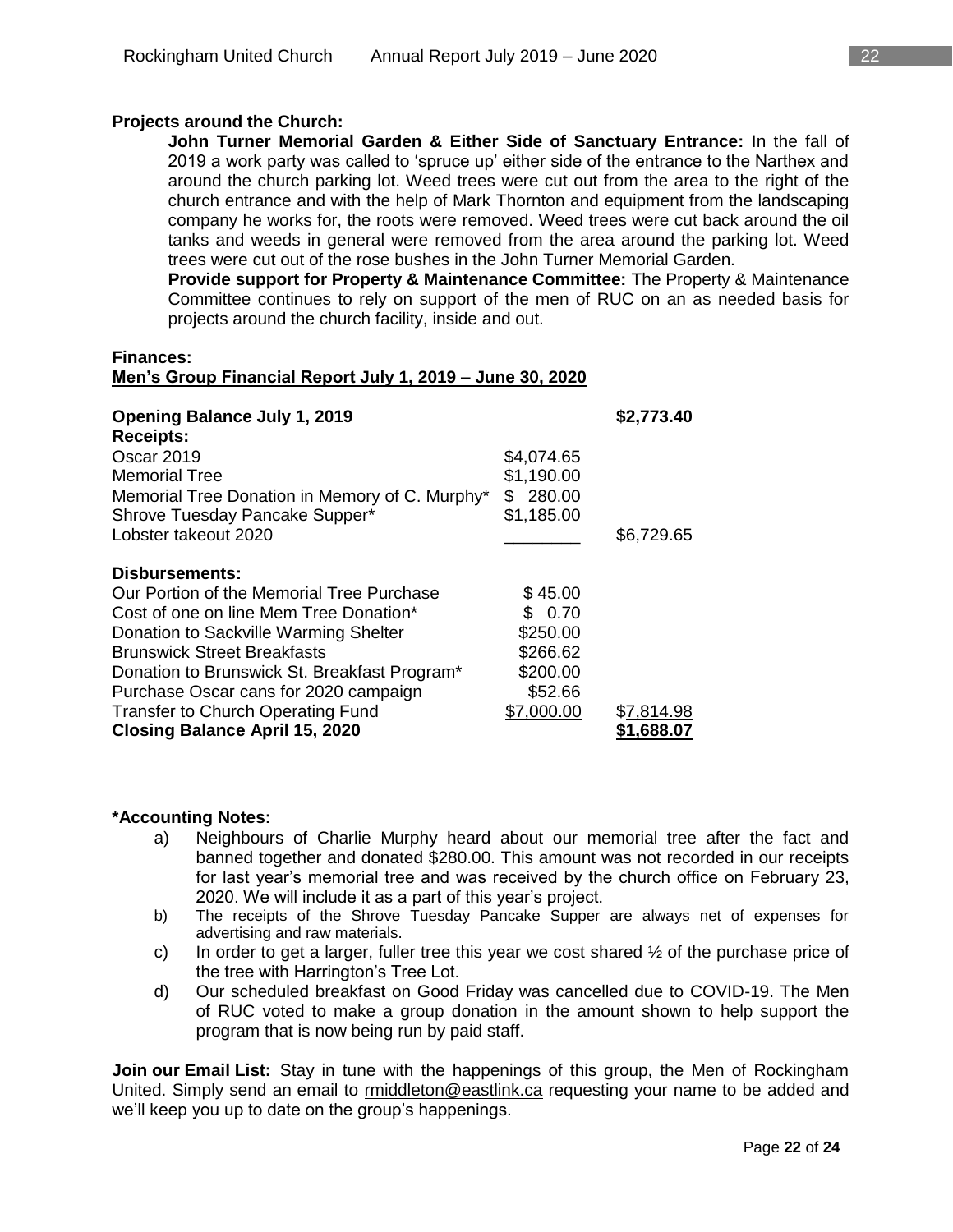## **Respectfully Submitted, Rodger Middleton for The Men of Rockingham United**

## **WEBSITE – SOCIAL MEDIA**

**RUC's Website:** Rockingham United has had a website for about 17 years. Work is constantly done on the site to make it as informative as possible to both members and adherents of our church as well as folks considering coming to our church. The website is located at [www.rockinghamunited.org](http://www.rockinghamunited.org/)

**Website Contents:** Along the left side of the landing page are a number of links to other pages on the site. The **Announcements** and **Order of Service** pages are updated each week by Friday with the bulletin for the coming Sunday. The Announcements page is the most viewed of all the pages on the site. The rest of the buttons on the left provide all sorts of information about various groups in our church, a brief look at our church history, and a look at our physical property. There is a Links Button that provides connection to the wider church community, including Regional Staff Contact information for Regional Council 15 and The United Church of Canada. In addition links are there to Camp Kidston Memorial Camp, The Tatamagouche Training Centre, The Atlantic School of Theology and The Canadian and American Bible Societies. There is a button that is a link to Our Daily Bread, an online Daily Devotional. Just below the photo and to the right on the landing page is another group of buttons. There one can quickly get to our Reflections Newsletter, the Calendar of Events and links to The United Church of Canada's webpage and The United Church You Tube site. Events that are brought to the attention of the Webmaster are highlighted here for easy quick reference. An area just above the photo on the landing page is used to highlight items of importance. Once they see this reference, it is hoped they will seek out more info on those events elsewhere in the website. Worship Services & Concerts can be listened to after the event. This link can be found on the right side of the landing page, below the featured image for the week. The 'Our Photo Gallery' button on the left or in the buttons on the right will take you to a page where there are several slideshows of photos outlining the life and work of our church.

**Website Traffic:** Over the past six years the average annual traffic has remained steady. We use Statscounter and Google Tag Manager to track stats on use of the website. Most visits happen on Friday or Saturday of each week and are higher in the Fall to Spring months than in the Summer.

*Returning Visits* - Based purely on a cookie, if this person is returning to the website for another visit an hour or more later.

*First Time Visits* - Based purely on a cookie, if this person has no cookie then this is considered their first time at your website.

*Unique Visits* - Based purely on a cookie, this is the total of the returning visits and first time visits - a total count of visits.

*Page Views* - The number of times a page has been visited.